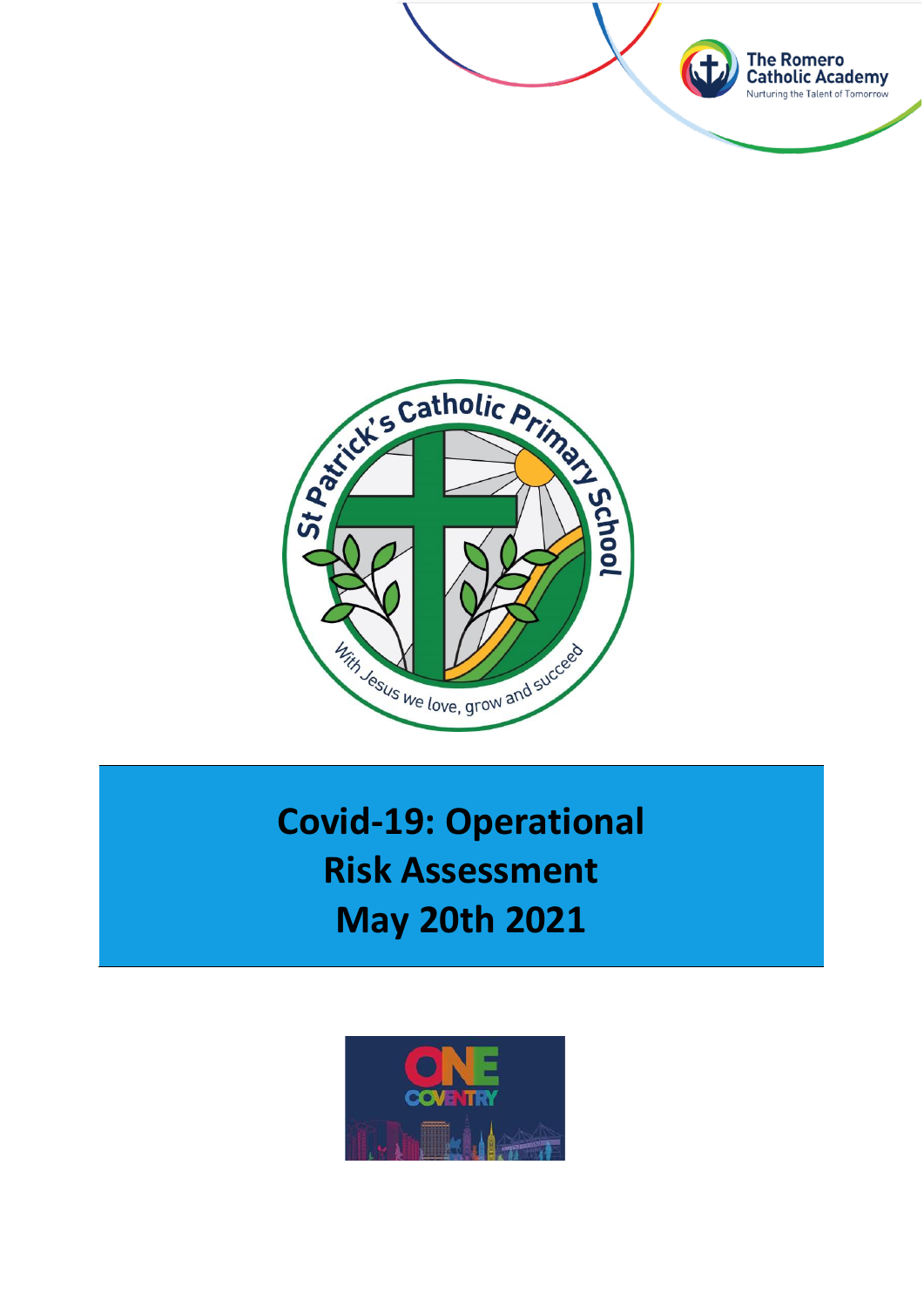# **Contents**

| 2. Determining the number of pupils that can be accommodated within the school infrastructure11                 |  |
|-----------------------------------------------------------------------------------------------------------------|--|
| 3. Preventative measures to reduce risk of transmission through breaches of social distancing or good hygiene16 |  |
|                                                                                                                 |  |
|                                                                                                                 |  |
|                                                                                                                 |  |
|                                                                                                                 |  |
|                                                                                                                 |  |
|                                                                                                                 |  |
|                                                                                                                 |  |
|                                                                                                                 |  |
|                                                                                                                 |  |

**The Romero<br>Catholic Academy**<br>Nurturing the Talent of Tomorrow

63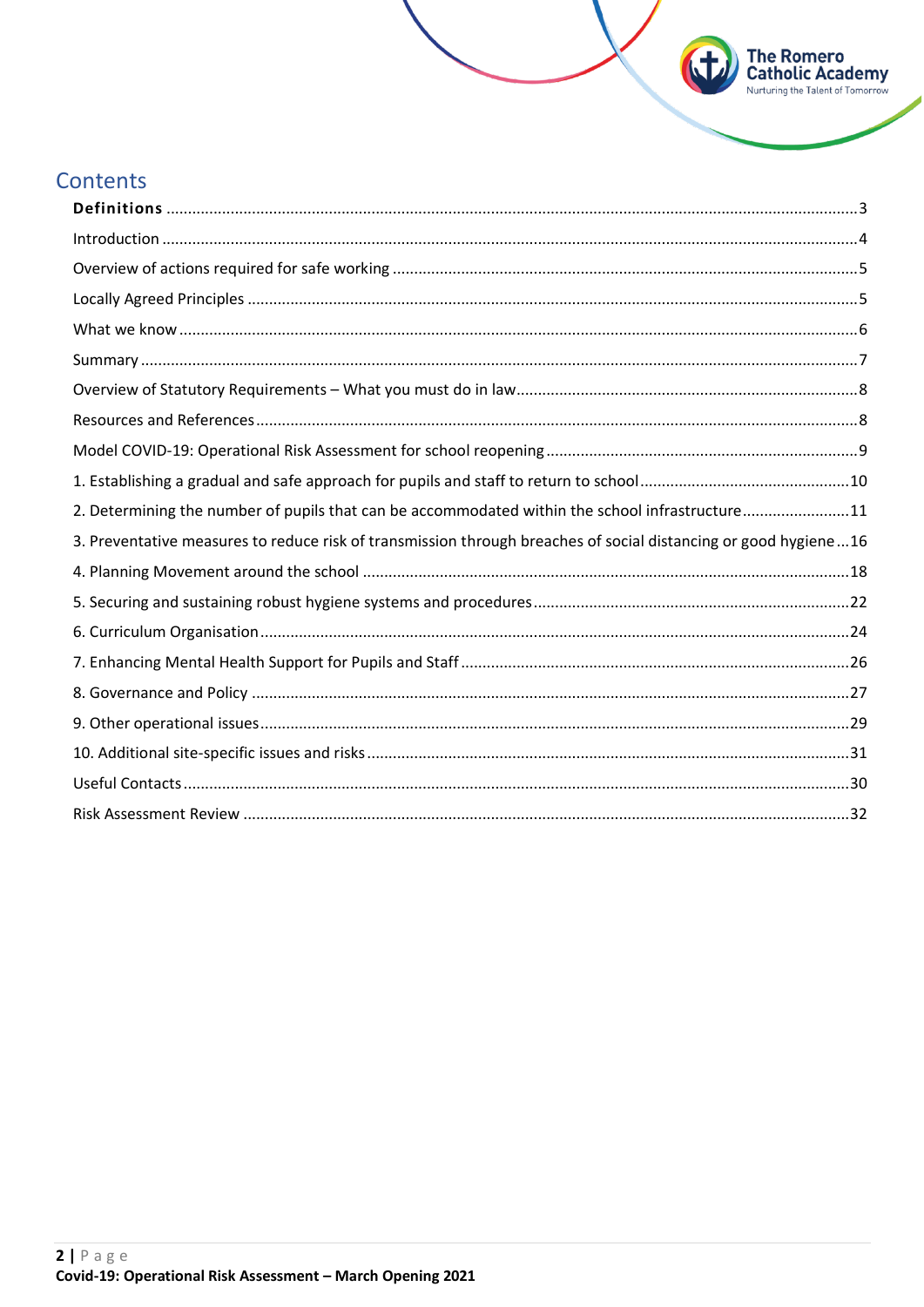#### <span id="page-2-0"></span>**Definitions**

In this **Covid-19 Risk Assessment**, unless the context otherwise requires, the following expressions shall have the following meanings:

The Romero

atholic Academy:

- I. '**The Romero Catholic Academy**' means the Company named at the beginning of this **Covid-19 Risk Assessment** and includes all sites upon which the Company is undertaking, from time to time, being carried out. The Romero Catholic Academy includes; **Corpus Christi**, **Good Shepherd**, **Sacred Heart**, **Blue Sky**, **SS Peter and Paul**, **St Gregory**, **St John Fisher**, **St Patrick**, **Cardinal Wiseman**, **Shared Services Team**.
- II. '**Romero Catholic Academy'** means the Company responsible for the management of the Academy and, for all purposes, means the employer of staff at the Company.
- III. '**Board'** means the board of Directors of the Romero Catholic Academy.
- IV. '**Chair'** means the Chair of the Board or the Chair of the Local Academy Committee of the Academy appointed from time to time, as appropriate.
- V. '**Clerk'** means the Clerk to the Board or the Clerk to the Local Academy Committee of the Academy appointed from time to time, as appropriate.
- VI. '**Catholic Senior Executive Leader**' means the person responsible for performance of all Academies and Staff team within the Multi Academy Company and is accountable to the Board of Directors.
- VII. '**Diocesan Schools Commission**' means the education service provided by the diocese, which may also be known, or referred to, as the Birmingham Diocesan Education Service.
- VIII. '**Local Academy Committee**' means the governing body of the School.
- IX. '**Academy Committee Representatives'** means the governors appointed and elected to the Local Academy Committee of the School, from time to time.
- X. '**Principal'** means the substantive Principal, who is the person with overall responsibility for the day to day management of the school.
- XI. '**School'** means the school or college within The Romero Catholic Academy and includes all sites upon which the school undertaking is, from time to time, being carried out.
- XII. '**Shared Services Team'** means the staff who work in the central team across the Company (e.g. HR/ Finance)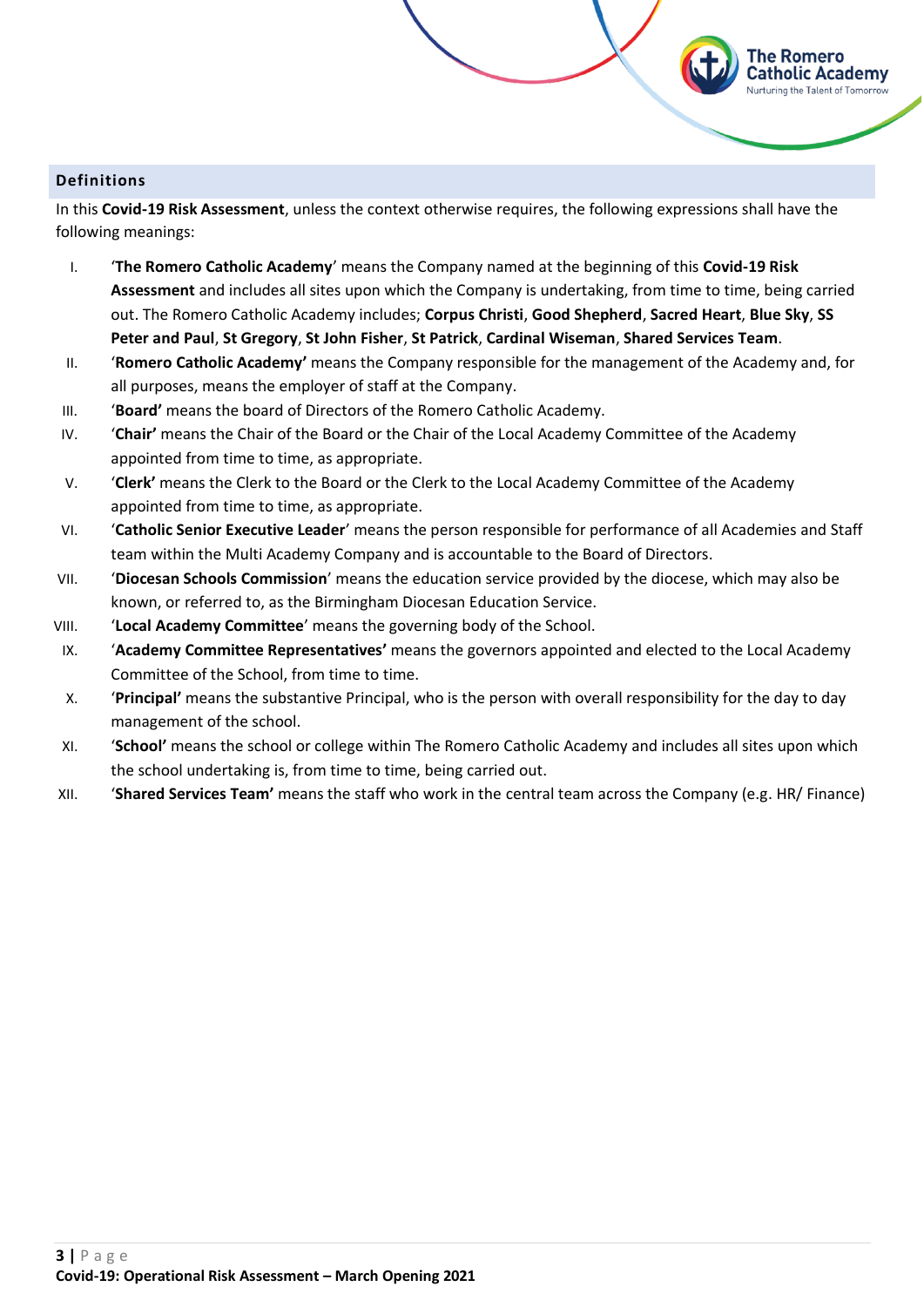#### <span id="page-3-0"></span>**Introduction**

Coventry's Partnership of schools agreed a collaborative and consistent approach to secure the safe re-opening of schools across the City as set out in *'Coventry Schools Covid-19 Re-set and Recovery Plan' in May 2020. On 2nd July 2020 guidance for the full reopening of schools to all pupils from September 2020 was published. This was revised on 10th May 2021:* 

The Romero atholic Academy

- [Schools coronavirus \(COVID-19\) operational guidance \(publishing.service.gov.uk\)](https://assets.publishing.service.gov.uk/government/uploads/system/uploads/attachment_data/file/985138/10_May_Schools_Guidance.pdf)
- [Guidance-for-full-opening-special-schools-and-other-specialist-settings](https://www.gov.uk/government/publications/guidance-for-full-opening-special-schools-and-other-specialist-settings)

#### *These changes are fully reflected in this guidance and risk assessment.*

In preparing and reviewing this guidance the Local Authority has had regard to advice from both the Health and Safety Executive and Government. It has noted that the Government has made explicit within the guidance those actions that are statutory, those actions that MUST be undertaken (Public Health Advice) and those that are advisory (for consideration) if it is reasonably practicable to do so.

It is made clear that Government advice *"does not supersede any legal obligations relating to health and safety, employment or equalities and it is important that as an employer you continue to comply with your existing obligations".* Consequently, Health and Safety Legislation continues to take precedence.

#### **This risk assessment guidance:**

- Sets out the current context and statutory health and safety obligations as at March 2021
- Reflects the relevant principles set out in Coventry schools Covid-19 Re-set and Recovery Plan
- Sets the national and local context for conducting a risk assessment to reduce transmission of a disease within school
- Provides an exemplar risk assessment (revised) that can be adopted and adapted to any educational setting
- Provides a template to record a risk assessment method statement setting out safe methods of working (control measures), which all staff should read, understand and sign
- Incorporates hyperlinks to sources of helpful information and resource

**What is the risk?** Covid19 is an infectious disease recognised internationally as a pandemic, the transmission of which must be controlled. The foreseeable risk in re-opening schools, is the potential transmission of Covid19 between members of the school community and consequently the wider community. This risk assessment therefore focuses on actions that are reasonably practicable to implement, that will reduce the risk of transmission of Covid19 as a consequence of re-opening schools to all pupils and staff, recognising that the virus is in general circulation and the risk is significantly lower than in the Spring/early Summer of 2020

**Who is responsible?** The employer is responsible for making sure that risks, particularly the risks to staff and pupils, are managed so far as is reasonably practicable. For maintained schools the employer is Coventry City Council, for Academies it is the Academy Trust.

Whilst it is recognised that the employer cannot delegate the overall legal accountability for the health and safety of employees; the day-to-day running of the school including responsibility for the health and safety of staff and pupils is ordinarily delegated to the head teacher and school management team. Reference: <https://www.hse.gov.uk/services/education/sensible-leadership/school-leaders.htm>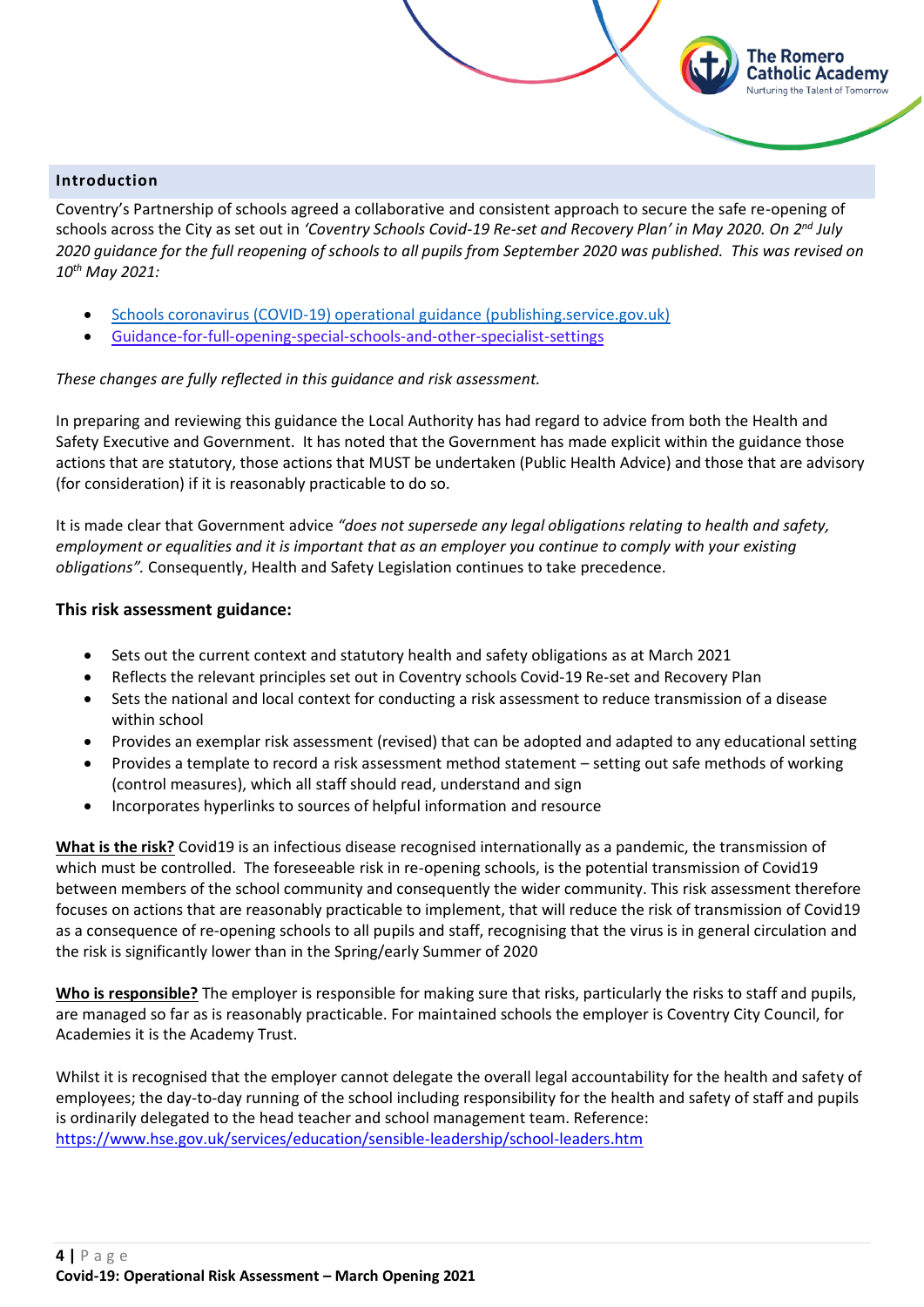#### <span id="page-4-0"></span>**Overview of actions required for safe working**

• Put in place sensible approaches to minimise the risk of Covid19 transmission to staff, pupils and visitors whilst in school.

The Romero Catholic Academy uring the Talent of Tomorrow

- Communicate the risks and required safe methods of working to all building users including parent/carer
- Ensure that staff (employees) have the relevant information and training to manage risks on a day to day basis, including access to competent health and safety advice where needed.
- Check that the control measures have been implemented and remain appropriate and effective.
- Ensure that the control measures are monitored throughout the day and reviewed where necessary.

#### **Key Message**

Good health and safety is about keeping things simple, being proportionate and focusing on the real (substantive) risks. Procedures should be clear and concise with assessment of risk being practical. Good leadership is about getting the balance right on managing risk rationally, it is not about trying to eliminate it altogether.

#### **What Leaders need to do**

- Ensure that the school is following the employer's health and safety policy and has effective arrangements for managing the health and safety risks at the school.
- Maintain effective communications with employers, governors, and the school workforce, and give clear information to pupils and visitors, including contractors, regarding any significant risks on site.
- Make sure that the staff have the appropriate training and competencies to deal with risks in their areas of responsibility.
- Consult and work with recognised TU safety representatives/employee representatives and safety committees.
- Consult and engage employees in the development of the risk assessment and ongoing review
- Make sure that staff understand their responsibilities and know how to access support and advice to help them manage risks responsibly.
- Provide visible leadership to the whole school so that staff feel motivated, supported and empowered to focus on the things that really matter.
- See:<https://www.hse.gov.uk/services/education/sensible-leadership/leadership-test.pdf>

## <span id="page-4-1"></span>**Locally Agreed Principles**

Coventry schools Covid-19 re-set and recovery Plan' revised July 2020 set out agreed principles to secure the wider reopening of schools.

- The safety of everyone in school is paramount
- A consistent and co-ordinated approach and communication will be maintained across the Coventry school system
- Adherence to social distancing will be maintained as far as practicably possible in all classroom and school environments
- Best endeavours will be deployed to minimise the number of contacts staff and pupils have within school and ensure consistency in the groups pupils are placed within and staff teach/support
- School organisational planning will minimise the number of pupils that each staff member has contact with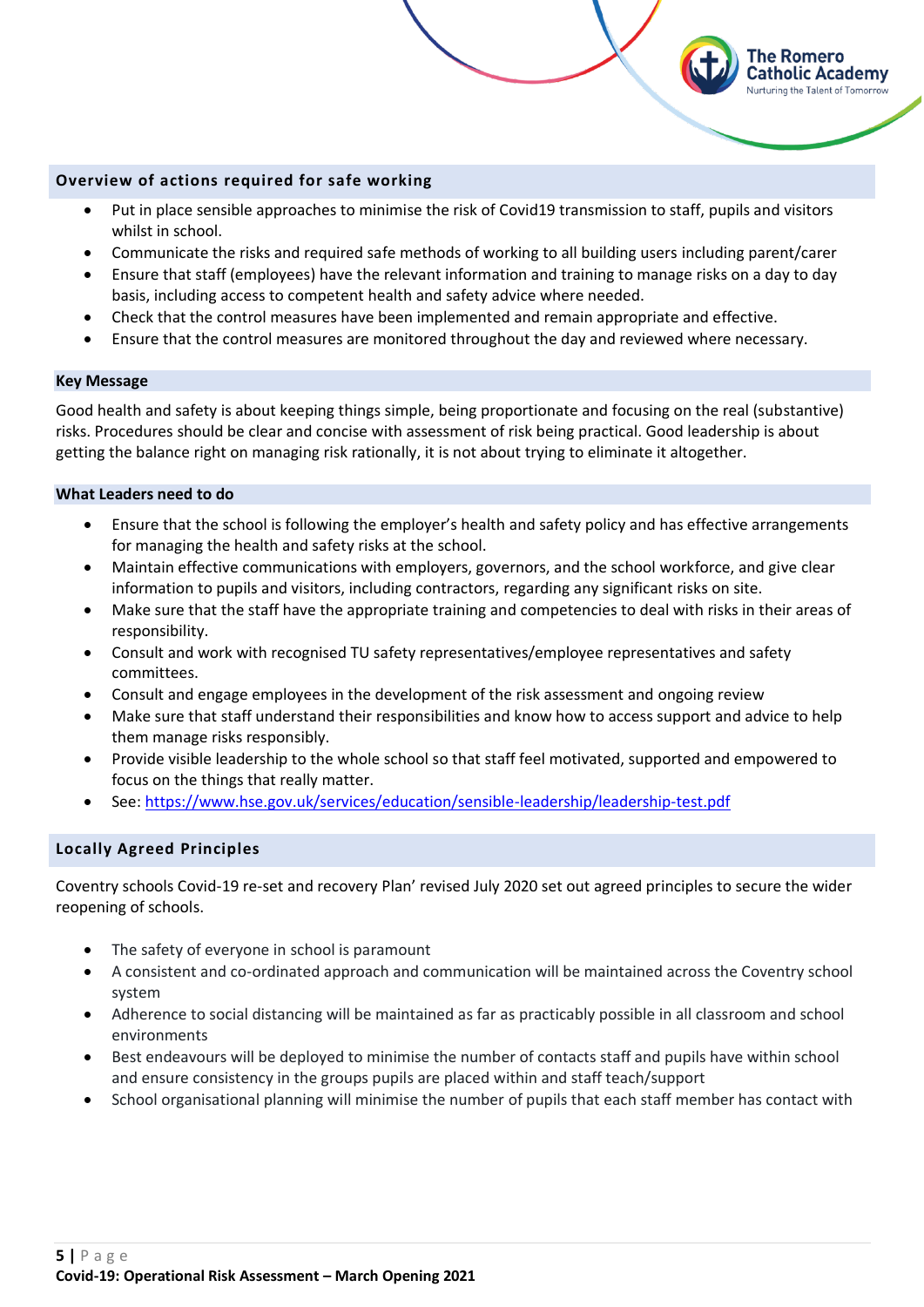#### <span id="page-5-0"></span>**What we know**

The World Health organisation (WHO) confirms that data from published epidemiology and virologic studies provides evidence that COVID-19 is primarily transmitted directly from symptomatic people (those infected with Covid19 displaying symptoms) to others who are in close contact with the infected person. Respiratory droplets are passed on directly through coughing and sneezing, or indirectly by contact with contaminated objects and surfaces; where the virus may be transferred from the surface to the hand and then the face - eyes, nose or mouth. It is understood that people can be infectious before their illness starts. Therefore, to minimise the risk of transmission, settings must put into place effective infection protection and control. Ensuring appropriate social distancing in school, meticulous hand hygiene practice all serve to reduce risk significantly.

The Romero Catholic Academy Nurturing the Talent of Tomorrow

The balance of risk is now overwhelmingly in favour of children returning to school. For the vast majority of children, the benefits of being back in school far outweigh the very low risk from coronavirus (COVID-19)

**The hierarchy of controls**: if properly implemented will substantially reduce the risk of transmission of infection.

# **These include:**

#### **Exclusion**

- Minimising contact with individuals who are unwell by ensuring that those who have coronavirus symptoms, or who have someone in their household who does, do not attend childcare settings, schools or colleges. Covid19 tests for symptomatic household member/s must confirm the outcome of the Covid-19 test if taken as soon as the results are known.
- Clinically vulnerable employees who are at higher risk of severe illness (for example, people with some preexisting conditions as set out in the [staying at home and away from others \(social distancing\)](https://www.gov.uk/government/publications/staying-alert-and-safe-social-distancing/staying-alert-and-safe-social-distancing#clinically-vulnerable-people) guidance should be supported in undertaking a Vulnerable Employee Risk Assessment (VERA) and reasonable adjustments made if necessary , which may include additional protections within the school environment or if possible working from home supporting the delivery of the curriculum for children unable to attend school as a consequence of self-isolation or local lockdown

## **Hygiene**

- A stringent cleaning regime should be in place [COVID-19: cleaning in non-healthcare settings.](https://www.gov.uk/government/publications/covid-19-decontamination-in-non-healthcare-settings) At the highest level this could follow the advice set out in: Covid-19-decontamination-in-non-healthcare-settings
- Frequent cleaning and disinfecting of objects and surfaces that are touched regularly (touch points), should be undertaken using standard cleaning products or antiseptic wipes, both of which kill the virus. This may require settings to enhance cleaning capacity. It should be recognised that cleaners and caretakers provide the frontline in protecting everyone in school, but health and safety is everyone's responsibility so cleaning tasks may be undertaken by any member of staff as appropriate.
- Socialising hygiene routines including regular hand-cleaning regimes washing hands thoroughly for 20 seconds with running water and soap, drying them thoroughly or using alcohol hand rub or sanitiser ensuring that all parts of the hands are covered. Identify specific situations when additional handwashing is required
- Ensuring good respiratory hygiene by promoting the 'catch it, bin it, kill it' approach with follow up handwashing and cleaning/wiping of any contaminated area followed by safe disposal of waste
- Maximise natural ventilation and access to the external learning environment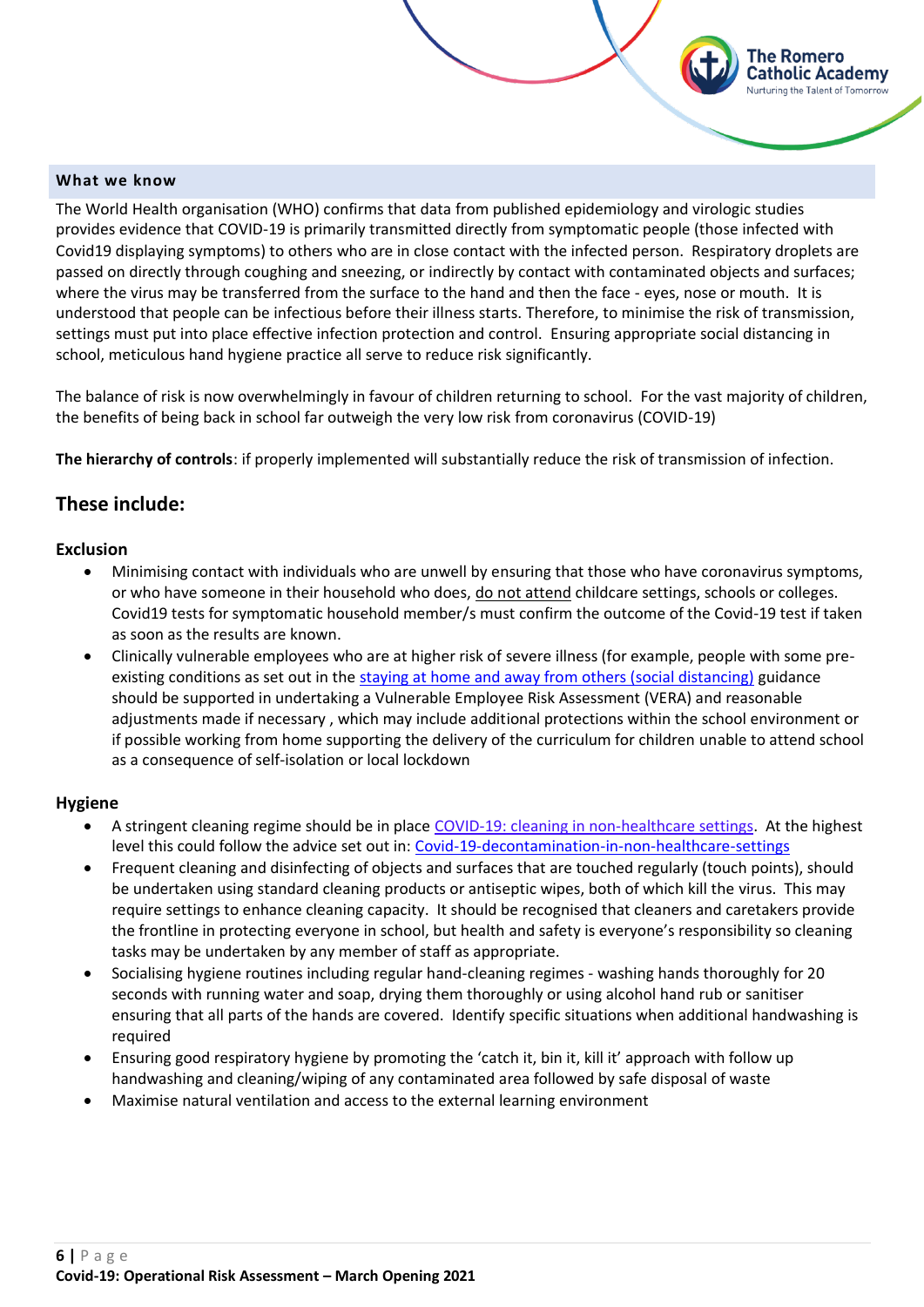#### **Social Distancing**

• Secure social distancing and/or minimise the range of contacts an individual pupil and member of staff have whenever practicably possible, through group designation, footfall management and planned supervised movement throughout the school building

The Romero Catholic Academy Nurturing the Talent of Tomorrow

- Regulate entry so that the premises do not become overcrowded at any point ensuring no 'pinch points' are experienced at ingress or egress
- Where it is possible to remain 2 metres apart, continue to use floor markings/signage to mark the distance and facilitate compliance, particularly in corridors, hand cleaning areas, toilets and internal and external communal break areas. Primary age children and those with cognitive functioning that makes social distancing difficult, can socialise with children within their designated group (bubble)
- Ensure the environment (such as classroom layout) and timetables are conducive with social distancing remove all clutter and non-essential resources. Desks/tables where practicably possible should be forward facing – pupils should Avoid facing each other by sitting side by side.
- Minimise social contact by forming fixed groups of staff and children and avoiding movement between or blending of groups whenever possible. This may be a whole class group or if that is not possible e.g. secondary a whole year group. It is accepted that staff may have to deliver to more than one group, which is permissible, but contacts should be minimised and social distancing adhered to when possible.
- Where face-to-face contact is essential, this should be kept to 15 minutes or less whenever possible, contact should be side by side.
- Social distancing is not required in an emergency situation, e.g. medical emergency, fire evacuation etc. PPE should be used in a medical emergency if time permits (a first aid supply of PPE has been provided to all schools to secure an individual emergency situation, for example a sudden illness that may be Covid19 symptomatic of a child or staff member in school)

## **Lateral Flow Testing**

- Take active steps to identify asymptomatic cases within the school community, though the promotions of regular (at least weekly) community or on-site lateral flow testing for all staff and pupils year 7 and above, adhering to the [Mass asymptomatic testing: schools and colleges](https://eur02.safelinks.protection.outlook.com/?url=https%3A%2F%2Fwww.gov.uk%2Fguidance%2Fasymptomatic-testing-in-schools-and-colleges%3Futm_medium%3Demail%26utm_campaign%3Dgovuk-notifications%26utm_source%3De4f98685-3c9d-4f66-be89-500f9ccef42c%26utm_content%3Dimmediate&data=04%7C01%7C%7Cafa5d2df0349405c405108d8b31b45af%7Ca8b4324f155c4215a0f17ed8cc9a992f%7C0%7C0%7C637456276997097635%7CUnknown%7CTWFpbGZsb3d8eyJWIjoiMC4wLjAwMDAiLCJQIjoiV2luMzIiLCJBTiI6Ik1haWwiLCJXVCI6Mn0%3D%7C1000&sdata=Q7uvUWBW51OeUwSND3z8KR3OMxR7y8jq6JOwKF5qGXs%3D&reserved=0) safe operating procedures if based in school.
- LFT test now available<https://maps.test-and-trace.nhs.uk/> for holdsholds.

#### <span id="page-6-0"></span>**Summary**

These underlying principles are the key focus for organising all aspects of the school day and need to be built into the operational routine. A model Covid19 operational risk assessment was developed for City-wide use, which is prepopulated with generic safe methods of working. It was advised that if adopted, it would need to be adapted to each specific setting. The risk assessment template has been reviewed to reflect the changes in risk and necessary controls from September 2020 when all pupils return to school on a full-time basis, the Lockdown of January 2021 and the full reopening from 8<sup>th</sup> MARCH 2021. In addition to infection control, the risk assessment template and supporting resources extends to support additional health and safety considerations related to the consequences of Covid19 specifically:

- Securing provision for SEN from September 2020 the provisions in a child's Education, Health and Care Plan must be delivered. This means that peripatetic support teachers and health therapists will be able to work within schools, by adhering to the schools visitors policy thereby balancing the risk of allowing external visitors into school with the duty of best endeavours to provide (school may adopt the LAs model policy for visiting professionals).
- Health and safety audit of the school building checklist for use by class teachers (HSE) to ensure that the overall building is safe to use in terms of trips, falls, lighting, electricity hazards etc.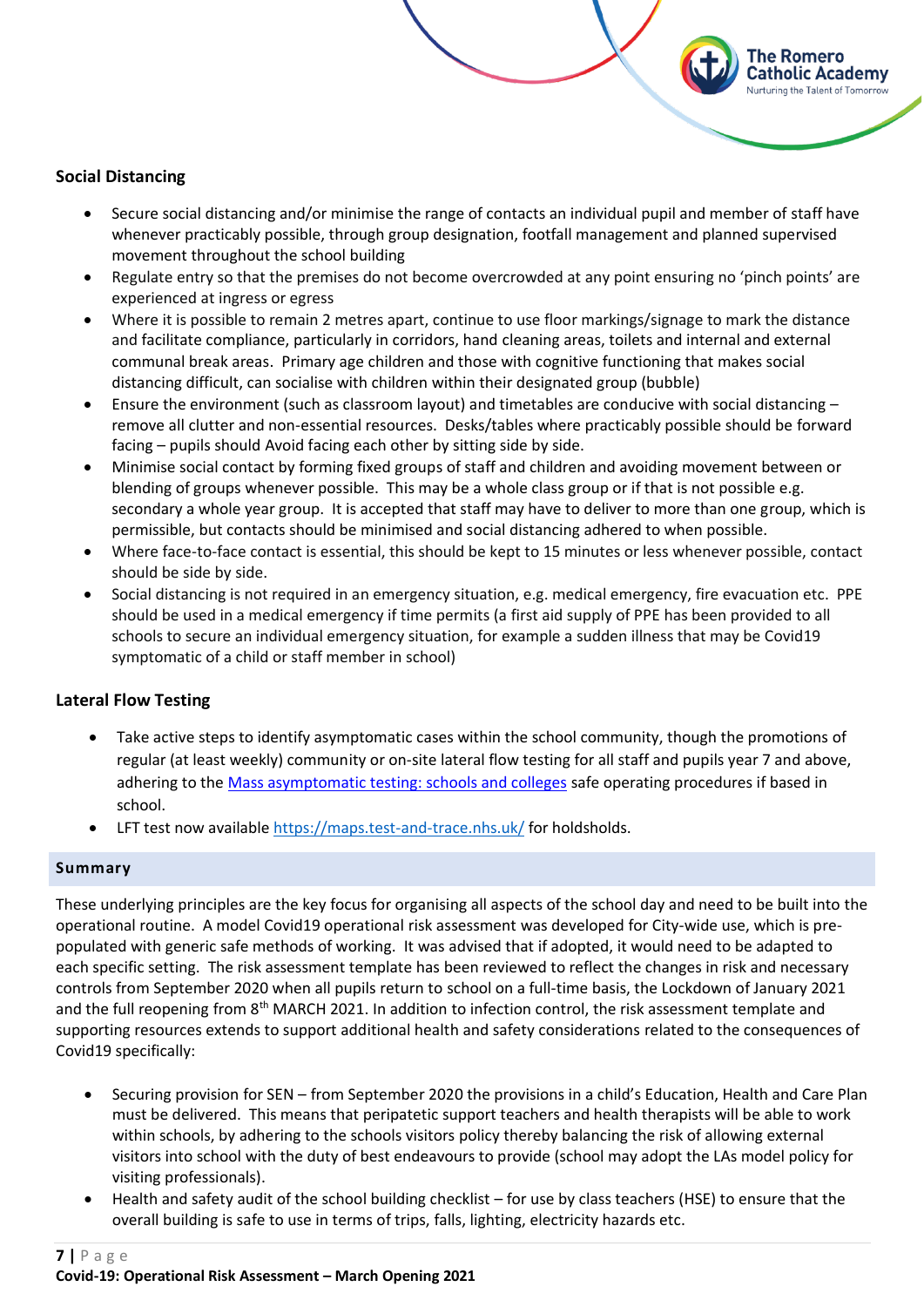• Staff audit and recovery plans for absence of leadership, teachers, non-teaching staff, cleaners, first-aiders and DSL and response to local lockdown

The Romero Catholic Academy turing the Talent of Tomorrow

- Maintaining communications with parents, staff, visitors and the general public
- Supporting the mental health and well-being of everyone in school
- Developing a recovery curriculum
- Developing a contingency plan to secure flexible support for home schooling, if a need arises as a consequence of group isolation, whole school isolation or local lockdown.

## <span id="page-7-0"></span>**Overview of Statutory Requirements – What you must do in law**

**Source:** [Guidance-for-full-opening-special-schools-and-other-specialist-settings](https://www.gov.uk/government/publications/guidance-for-full-opening-special-schools-and-other-specialist-settings) )

## **Prevention:**

You **must** always:-

- 1) Minimise contact with individuals who are required to self-isolate by ensuring they do not attend the school.
- 2) Ensure face coverings are used in recommended circumstances.
- 3) Ensure everyone is advised to clean their hands thoroughly and more often than usual.
- 4) Ensure good respiratory hygiene for everyone by promoting the 'catch it, bin it, kill it' approach.
- 5) Maintain enhanced cleaning, including cleaning frequently touched surfaces often, using standard products such as detergents.
- 6) Consider how to minimise contact across the site and maintain social distancing wherever possible.
- 7) Keep occupied spaces well ventilated.

## **In specific circumstances:**

- 8) Ensure individuals wear the appropriate personal protective equipment (PPE) where necessary.
- 9) Promote and engage in asymptomatic testing, where available.

## **Response to any infection**

You must always:

10) Promote and engage with the NHS Test and Trace process.

11) Manage and report confirmed cases of coronavirus (COVID-19) amongst the school community.

12) Contain any outbreak by following local health protection team advice

# <span id="page-7-1"></span>**Resources and References**

| $\bullet$ | Schools Coronavirus Operational Guidance February 2021 full<br>re-opening | $\bullet$ | Coronavirus (COVID-19): implementing protective measures in<br>education and childcare settings |
|-----------|---------------------------------------------------------------------------|-----------|-------------------------------------------------------------------------------------------------|
|           | Guidance-for-full-opening-special-schools-and-other-specialist-           | $\bullet$ | Free-school-meals-guidance                                                                      |
|           | settings                                                                  | ٠         | Face-coverings-in-education                                                                     |
|           | Actions-for-schools-during-the-coronavirus-outbreak/annex-a-              | ٠         | Coronavirus-covid-19-asymptomatic-testing-for-staff-in-                                         |
|           | health-and-safety-risk-assessment                                         |           | primary-schools-and-nurseries                                                                   |
|           | Mass asymptomatic testing: schools and colleges                           | ٠         | Coronavirus-covid-19-asymptomatic-testing-in-schools-and-                                       |
|           | Air conditioning and ventilation during the coronavirus                   |           | colleges                                                                                        |
|           | outbreak                                                                  | ٠         | What-parents-and-carers-need-to-know-about-early-years-                                         |
|           | COVID-19: cleaning of non-healthcare settings                             |           | providers-schools-and-colleges-during-the-coronavirus-covid-                                    |
|           | keeping children safe in education                                        |           | 19-outbreak                                                                                     |
|           | letters-to-clinically-extremely-vulnerable-people                         | ٠         | Health and safety risk checklist for classrooms                                                 |
|           | Covid-19-advice-for-pregnant-employee                                     |           | E-bug posters                                                                                   |
|           | COVID-19: cleaning in non-healthcare settings                             |           |                                                                                                 |
|           |                                                                           |           |                                                                                                 |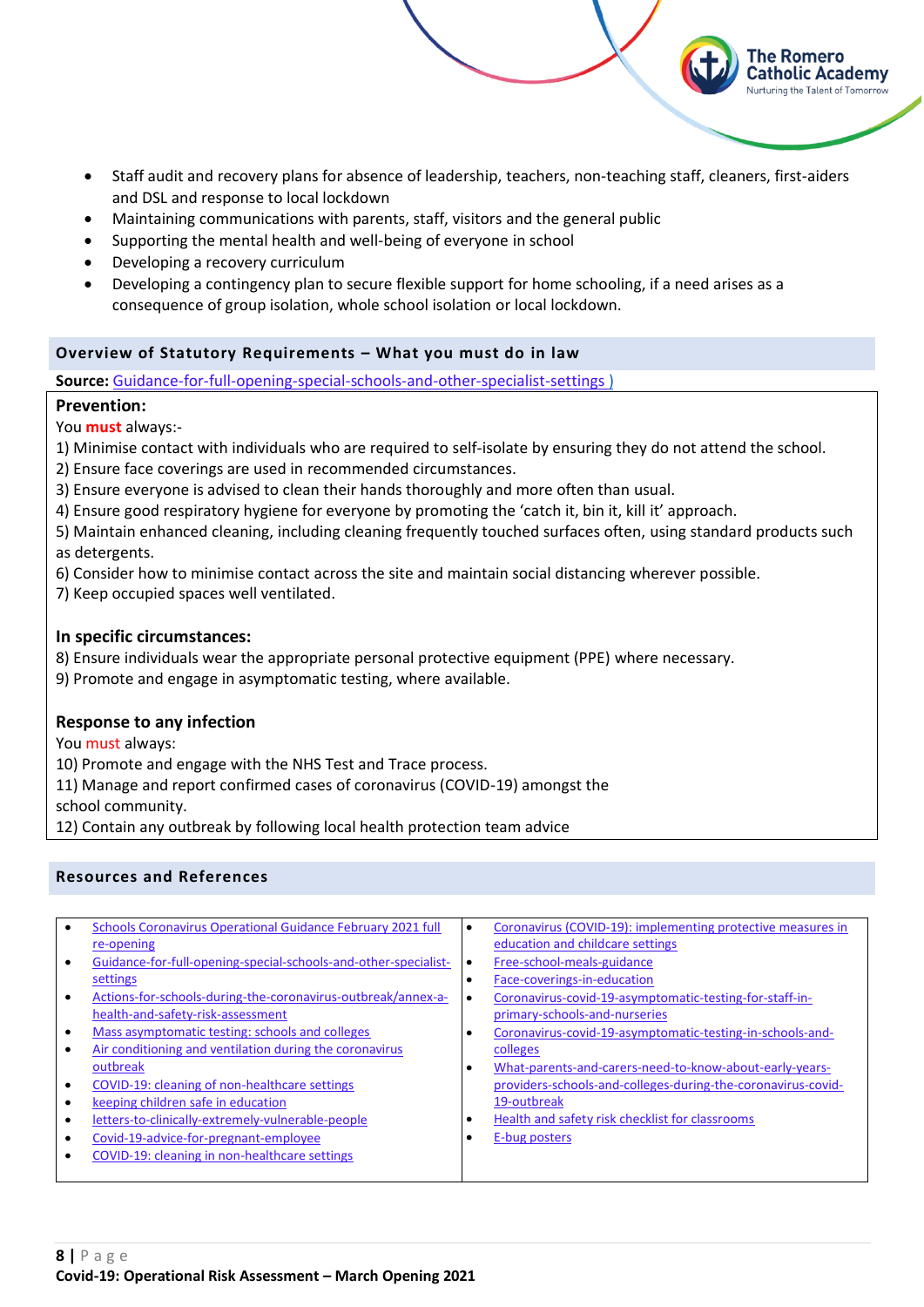

### **Model COVID-19: Operational Risk Assessment for school reopening**

# **Please note: this risk assessment should be undertaken in conjunction with the covering guidance which absorbs statutory requirements and Government guidance available as at May 2021. Control measures have been used to exemplify actions that could be taken to mitigate the risk as required.**

| Assessment<br>conducted by: | Mark McLoughlin           | Job title:       | Principal     | Covered by this<br>assessment: | Staff, pupils, contractors, visitors,<br>volunteers |
|-----------------------------|---------------------------|------------------|---------------|--------------------------------|-----------------------------------------------------|
| Date of assessment:         | Mav 20 <sup>th</sup> 2021 | Review interval: | Weekly review | Date of next review:           | June 20 <sup>th</sup> 2021                          |

**Use this Risk matrix for the following risk assessment grids**

<span id="page-8-0"></span>

| Risk rating<br>High (H), Medium (M), Low (L) | Likelihood of occurrence |                   |              |  |  |
|----------------------------------------------|--------------------------|-------------------|--------------|--|--|
|                                              | High (very likely)       | Medium (possible) | Low (remote) |  |  |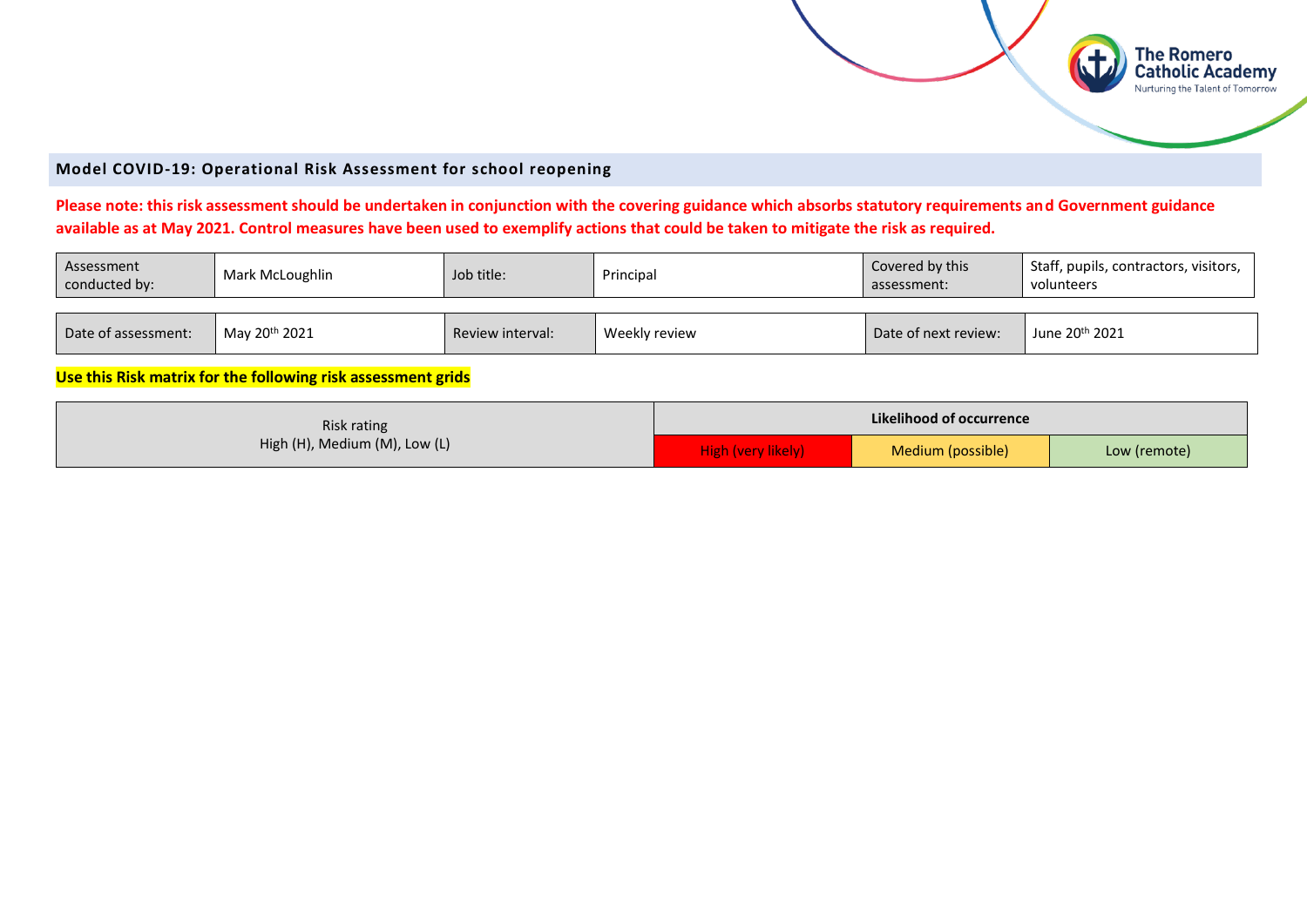<span id="page-9-0"></span>

The Romero **Catholic Academy** Nurturing the Talent of Tomorrow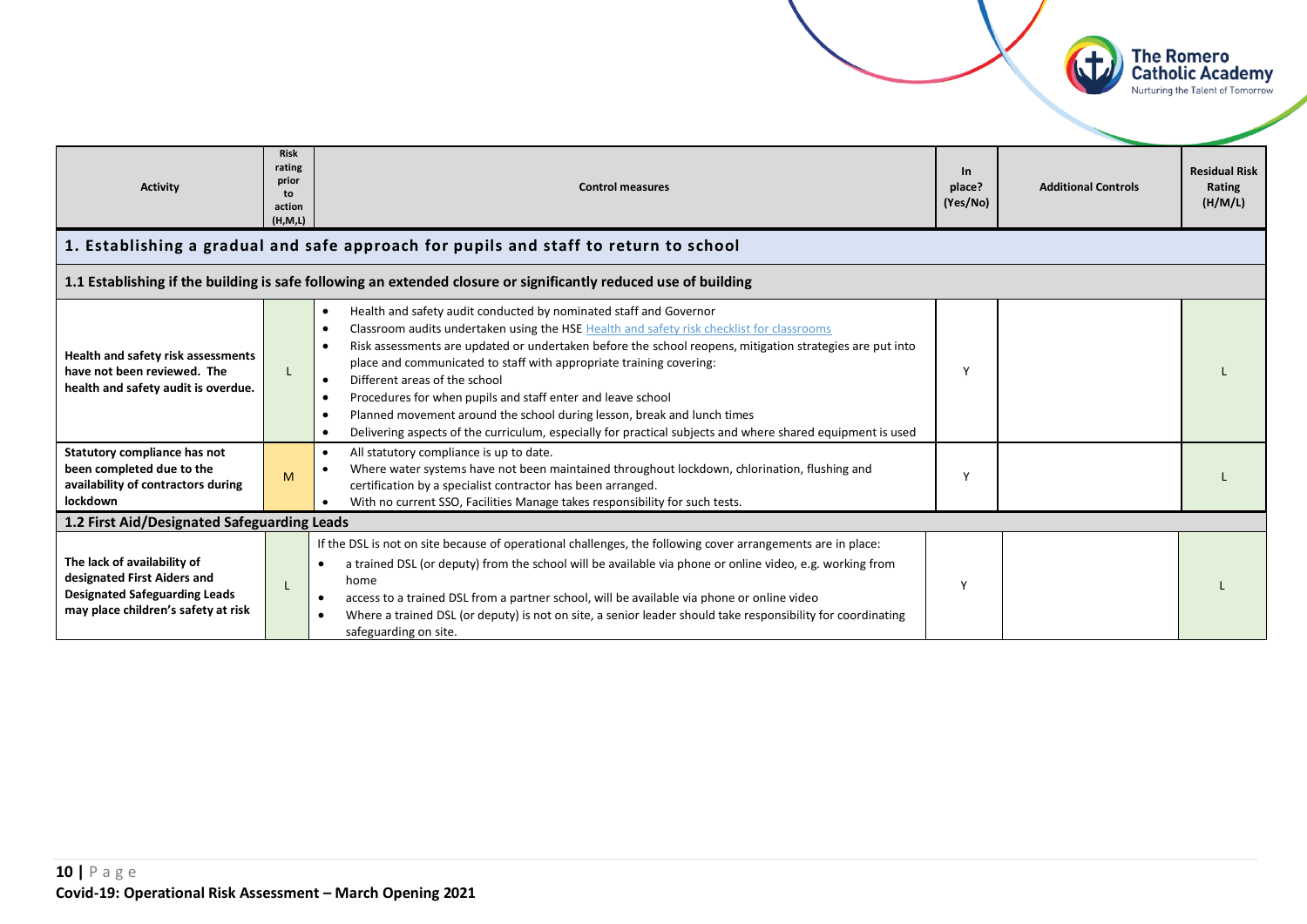<span id="page-10-0"></span>

| <b>Activity</b>                                                                                              | <b>Risk rating</b><br>prior to<br>action<br>(H, M, L) | <b>Control measures</b>                                                                                                                                                                                                                                                                                                                                                                                                                                                                                                                                                                                                                                                                                                                                     | In place?<br>(Yes/No) | <b>Additional Controls</b>                                                                          | <b>Residual</b><br><b>Risk</b><br>Rating<br>(H/M/L) |  |  |
|--------------------------------------------------------------------------------------------------------------|-------------------------------------------------------|-------------------------------------------------------------------------------------------------------------------------------------------------------------------------------------------------------------------------------------------------------------------------------------------------------------------------------------------------------------------------------------------------------------------------------------------------------------------------------------------------------------------------------------------------------------------------------------------------------------------------------------------------------------------------------------------------------------------------------------------------------------|-----------------------|-----------------------------------------------------------------------------------------------------|-----------------------------------------------------|--|--|
|                                                                                                              |                                                       | 2. Determining the number of pupils that can be accommodated within the school infrastructure                                                                                                                                                                                                                                                                                                                                                                                                                                                                                                                                                                                                                                                               |                       |                                                                                                     |                                                     |  |  |
| 2.1 Organisation of Teaching Spaces and Communal Areas                                                       |                                                       |                                                                                                                                                                                                                                                                                                                                                                                                                                                                                                                                                                                                                                                                                                                                                             |                       |                                                                                                     |                                                     |  |  |
| Classroom sizes will not allow<br>adequate social distancing                                                 | L                                                     | Class sizes revert to 30 in recognition of Government advice that children are not at significant risk<br>$\bullet$<br>Timetables and staffing model determined to secure curriculum delivery for class/group size<br>$\bullet$<br>Classrooms are re-modelled, with chairs and desks in place to allow for social distancing. Any surplus<br>furniture including 'spare' chairs are removed if possible and area de-cluttered<br>Clear age appropriate signage displayed in classrooms promoting social distancing see: E-bug<br>$\bullet$<br>posters<br>Ensure class groups and staff stay together consistently and do not mix or blend with other groups<br>$\bullet$                                                                                    | Y                     |                                                                                                     |                                                     |  |  |
| Large spaces that need to be<br>used as classrooms                                                           | $\mathsf{L}$                                          | • Set group size limit for large spaces (e.g. hall, sports hall, dining hall) that match teaching group size.<br>• Large gatherings of pupils and/or staff are prohibited, compliance is supported by signage, training<br>and monitoring<br>• Design layout and arrangements in place to enable social distancing.                                                                                                                                                                                                                                                                                                                                                                                                                                         | Y                     |                                                                                                     |                                                     |  |  |
| Staff rooms and offices do<br>not allow for observation of<br>social distancing guidelines                   | L                                                     | Staff rooms and offices have been reviewed and appropriate configurations of furniture and<br>workstations have been put in place to allow for social distancing.<br>Staff are discouraged from congregating in communal spaces and are encouraged to eat observing<br>social distance alone or with their designated team<br>Staff using a communal area do so in their designated groups only and the area is cleaned before<br>$\bullet$<br>being occupied by another group                                                                                                                                                                                                                                                                              | Y                     |                                                                                                     |                                                     |  |  |
| School kitchens may not be<br>able to serve whole school<br>return                                           | L                                                     | Government advice confirms that school kitchens can continue to operate, the kitchen will comply<br>$\bullet$<br>with guidance for food businesses on coronavirus (COVID-19)                                                                                                                                                                                                                                                                                                                                                                                                                                                                                                                                                                                |                       | Hot meals offered through<br>a rota system and two<br>separate bubble zones<br>within the main hall |                                                     |  |  |
| Securing good ventilation of<br>occupied spaces results in<br>areas being too cold to work<br>in comfortably | L                                                     | To balance the need for increased ventilation whilst maintaining a comfortable temperature, the<br>following measures should be used as appropriate (as advised by the Health and Safety Executive (HSE)<br>see guidance on air conditioning and ventilation during the coronavirus outbreak and CIBSE coronavirus<br>(COVID-19) advice):<br>opening high level windows in preference to low level to reduce draughts. Windows should be<br>$\bullet$<br>opened just enough to provide constant background ventilation and opened more fully during<br>breaks (for examples, between classes, during break and lunch, when a room is unused) to purge<br>the air in the space).<br>Opening internal doors can also assist with creating a throughput of air | Y                     |                                                                                                     |                                                     |  |  |

The Romero<br>Catholic Academy<br>Nurturing the Talent of Tomorrow

 $(d)$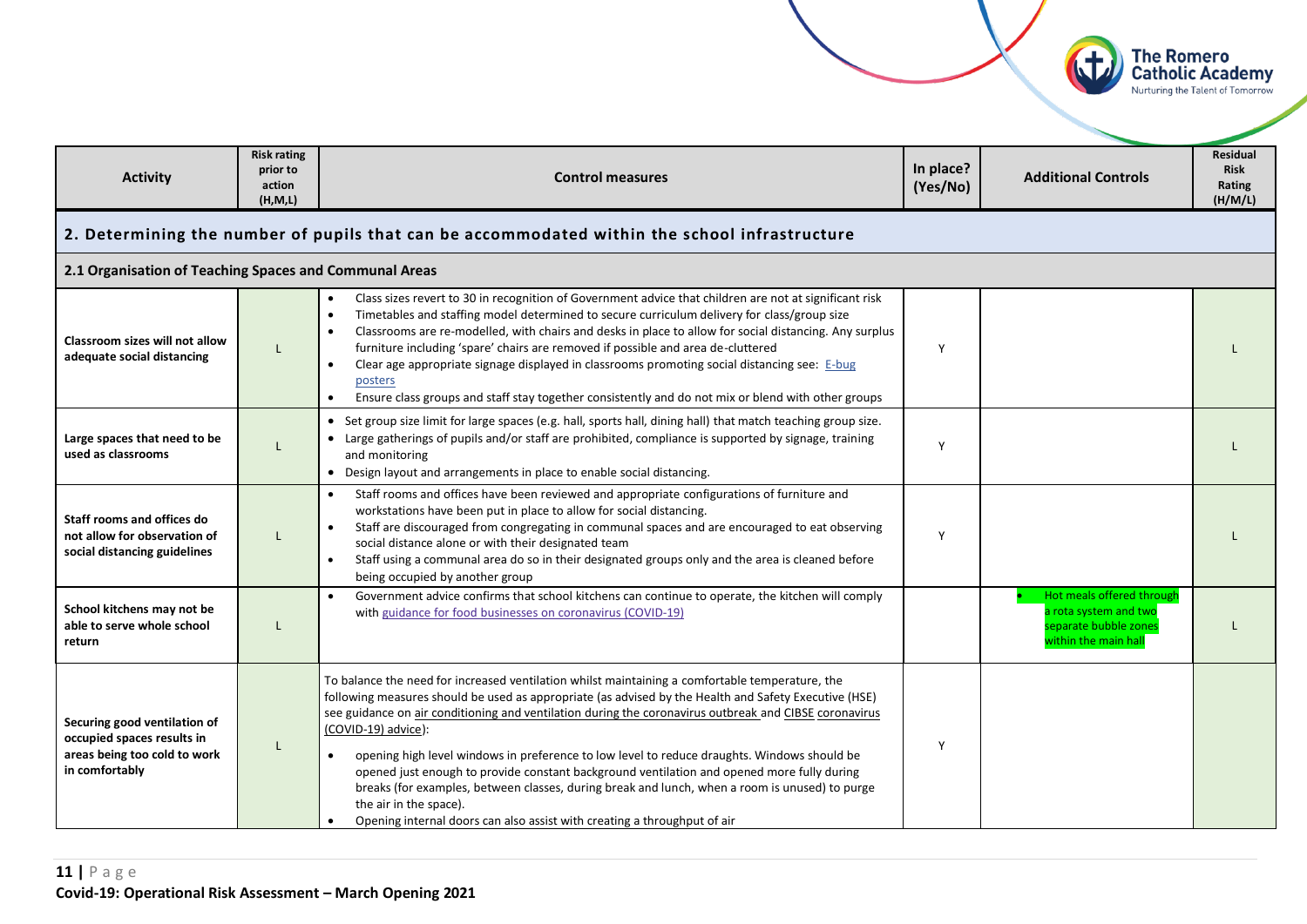

|  | Opening external doors may be considered (as long as they are not fire doors and only where safe to   |
|--|-------------------------------------------------------------------------------------------------------|
|  | do so)                                                                                                |
|  | Flexibility on school uniform will be allowed to enable pupils to wear additional, suitable indoor    |
|  | clothing. For more information see School uniform                                                     |
|  | Where possible furniture will be arranged to avoid direct drafts                                      |
|  | mechanical ventilation systems should be adjusted to increase the ventilation rate wherever           |
|  | possible, and checked to confirm that normal operation meets current guidance (if possible, systems   |
|  | should be adjusted to full fresh air or, if not, then systems should be operated as normal as long as |
|  | they are within a single room and supplemented by an outdoor air supply)                              |
|  | Heating should be used as necessary to ensure comfort levels are maintained particularly in           |
|  | occupied spaces                                                                                       |
|  | Carbon Monoxide detectors can be used as a monitor for measuring the quality of air in a room         |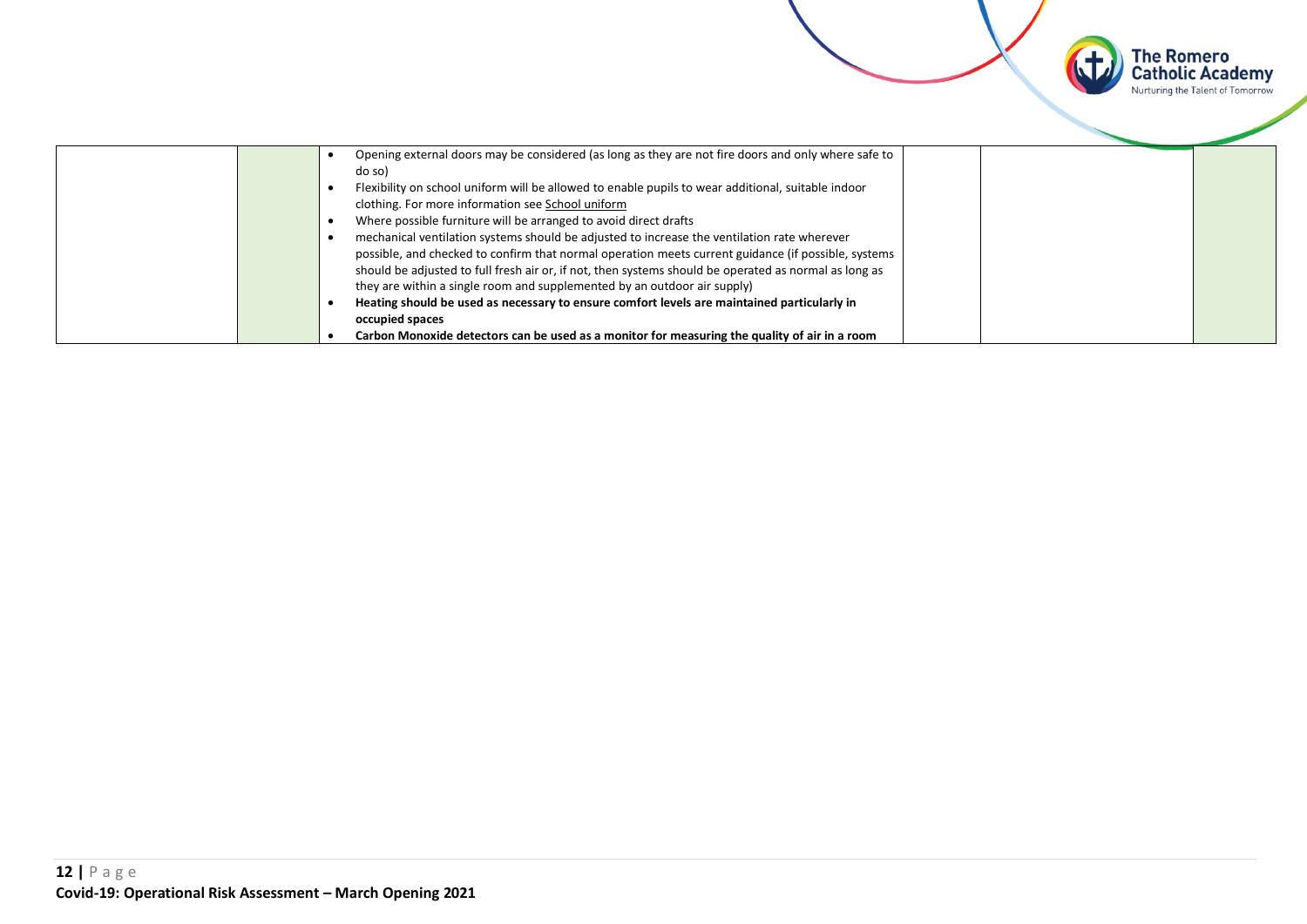

| <b>Activity</b>                                                                                                                                                                         | <b>Risk rating</b><br>prior to<br>action | <b>Control measures</b>                                                                                                                                                                                                                                                                                                                                                                                                                                                                                                                                                                                                                                                                                                                                                                                                                                                                                                                                                                                                                                                                                                                                                                                                                                                                                                                                                                                                                                                                                                                                                                                                                                                                                                                                                                                                                                 | In place?<br>(Yes/No) | <b>Additional Controls</b> | <b>Residual</b><br><b>Risk</b><br><b>Rating</b> |
|-----------------------------------------------------------------------------------------------------------------------------------------------------------------------------------------|------------------------------------------|---------------------------------------------------------------------------------------------------------------------------------------------------------------------------------------------------------------------------------------------------------------------------------------------------------------------------------------------------------------------------------------------------------------------------------------------------------------------------------------------------------------------------------------------------------------------------------------------------------------------------------------------------------------------------------------------------------------------------------------------------------------------------------------------------------------------------------------------------------------------------------------------------------------------------------------------------------------------------------------------------------------------------------------------------------------------------------------------------------------------------------------------------------------------------------------------------------------------------------------------------------------------------------------------------------------------------------------------------------------------------------------------------------------------------------------------------------------------------------------------------------------------------------------------------------------------------------------------------------------------------------------------------------------------------------------------------------------------------------------------------------------------------------------------------------------------------------------------------------|-----------------------|----------------------------|-------------------------------------------------|
|                                                                                                                                                                                         | (H, M, L)                                |                                                                                                                                                                                                                                                                                                                                                                                                                                                                                                                                                                                                                                                                                                                                                                                                                                                                                                                                                                                                                                                                                                                                                                                                                                                                                                                                                                                                                                                                                                                                                                                                                                                                                                                                                                                                                                                         |                       |                            | (H/M/L)                                         |
| 2.2 Availability of Staff and Class Sizes                                                                                                                                               |                                          |                                                                                                                                                                                                                                                                                                                                                                                                                                                                                                                                                                                                                                                                                                                                                                                                                                                                                                                                                                                                                                                                                                                                                                                                                                                                                                                                                                                                                                                                                                                                                                                                                                                                                                                                                                                                                                                         |                       |                            |                                                 |
| The number of staff who are<br>available is insufficient to<br>safely teach classes in<br>school, operate effective<br>home learning schemes and<br>safeguard children not in<br>school |                                          | • The health status and availability of every member of staff is known and is<br>regularly updated so that deployment can be planned.<br>Clinically extremely vulnerable are no longer shielding and able to work in<br>school in a safe socially distant way.<br>Staff members who are clinically vulnerable can work in school if it is not<br>possible to work from home but must adhere to Covid-19 safety measures for<br>their protection and the protection of others as set out in their VERA<br>Staff are aware of the current symptom checker for Covid-19, including high<br>temperature, persistent cough and loss of taste and smell and understand that<br>they are not permitted to attend school if they or a household member is<br>symptomatic<br>All staff are aware of the testing procedure and know that they are required to<br>report their illness or the illness of a household member immediately to enable<br>testing to take place within 3 days of onset.<br>• Full use is made of those staff who are self-isolating or shielding but who are<br>well enough to teach lessons online.<br>Flexible and responsive use of teaching assistants and pastoral staff is in place<br>to supervise classes under the direction of a teacher if required<br>• If classes in school cannot be delivered because is staffing capacity is depleted a<br>blended model of home learning and attendance at school will be utilised<br>temporarily, until staffing levels improve. Any temporary change in provision<br>for vulnerable or critical worker children will be risk assessed against<br>safeguarding criteria in consultation with partners, with a clear plan of return.<br>An appropriate hierarchy of deputisation is in place should a senior leader be<br>unavailable. This might include external leadership capacity | Y                     |                            |                                                 |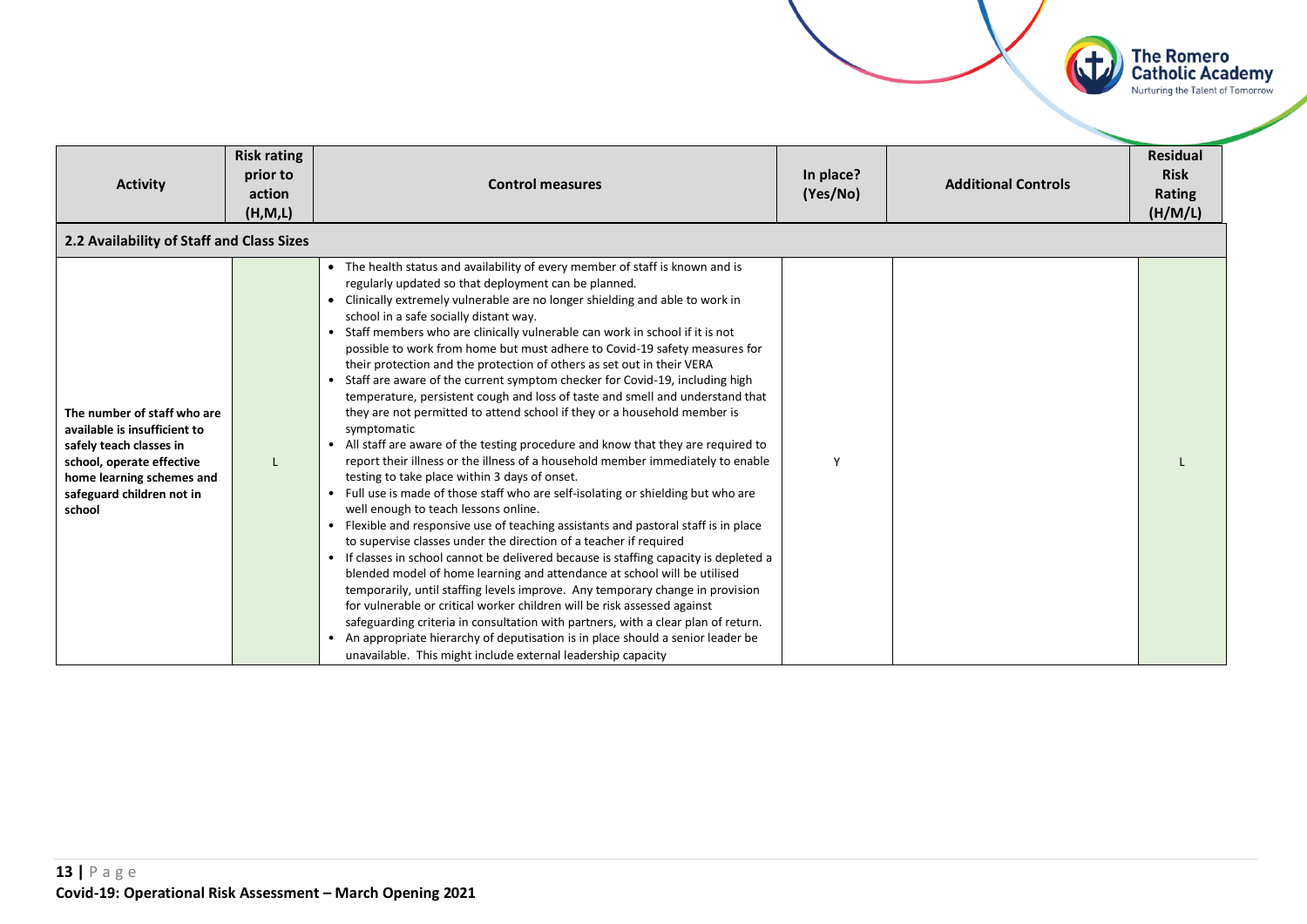

| <b>Activity</b>                                                                                                                                                         | <b>Risk rating</b><br>prior to<br>action<br>(H, M, L) | <b>Control measures</b>                                                                                                                                                                                                                                                                                                                                                                                                                                                                                                                                                                                                                                                                                                                                                                                                                                                                                                                                                                                                                                                                                                                                                                                                                                                                                                                                                                                                 | In place?<br>(Yes/No) | <b>Additional Controls</b> | <b>Residual Risk</b><br>Rating<br>(H/M/L) |  |  |  |
|-------------------------------------------------------------------------------------------------------------------------------------------------------------------------|-------------------------------------------------------|-------------------------------------------------------------------------------------------------------------------------------------------------------------------------------------------------------------------------------------------------------------------------------------------------------------------------------------------------------------------------------------------------------------------------------------------------------------------------------------------------------------------------------------------------------------------------------------------------------------------------------------------------------------------------------------------------------------------------------------------------------------------------------------------------------------------------------------------------------------------------------------------------------------------------------------------------------------------------------------------------------------------------------------------------------------------------------------------------------------------------------------------------------------------------------------------------------------------------------------------------------------------------------------------------------------------------------------------------------------------------------------------------------------------------|-----------------------|----------------------------|-------------------------------------------|--|--|--|
| 2.3 Testing and Managing Systems                                                                                                                                        |                                                       |                                                                                                                                                                                                                                                                                                                                                                                                                                                                                                                                                                                                                                                                                                                                                                                                                                                                                                                                                                                                                                                                                                                                                                                                                                                                                                                                                                                                                         |                       |                            |                                           |  |  |  |
| Testing is not used<br>effectively to help manage<br>staffing levels and support<br>staff wellbeing                                                                     | M                                                     | Guidance on accessing a priority test for symptomatic household members has been<br>$\bullet$<br>brought to the attention of all staff<br>Staff share the outcome of the test with their employer<br>The school, staff and parents engage with the Test and Trace processes<br>$\bullet$                                                                                                                                                                                                                                                                                                                                                                                                                                                                                                                                                                                                                                                                                                                                                                                                                                                                                                                                                                                                                                                                                                                                | Y                     |                            |                                           |  |  |  |
| <b>Infection transmission</b><br>within school due to<br>staff/pupils (or members of<br>their household) displaying<br>symptoms                                         | M                                                     | Ensure that pupils, staff and other adults do not come into school if they have<br>coronavirus (COVID-19) symptoms or have tested positive in the last 10 days and ensure<br>anyone developing these symptoms during the school day is safely sent home and<br>instructed to arrange a Covid-19 test. Any household members within school will be<br>sent home to self-isolate for 10 days or until the test result is known and is negative<br>Engage with the NHS Test and Trace process<br>$\bullet$<br>Contain any outbreak by following local public health protection advice contact: Public<br>Health England health protection team<br>Pupils, parents and staff are aware of what steps to take if they, or any member of their<br>$\bullet$<br>household, display symptoms. This includes an understanding of the definitions and<br>mitigating actions to take in relation to the terms clinically vulnerable and clinically<br>extremely vulnerable should these apply.<br>Robust collection and monitoring of absence data, including tracking return to school<br>dates, is in place<br>Procedures are in place to deal with any pupil or staff displaying symptoms at<br>school. This includes safe isolation procedures, departure and cleaning.<br>A record of any COVID-19 symptoms in staff or pupils is reported to the trust or local<br>$\bullet$<br>authority. Public health advice is followed. | Y                     |                            |                                           |  |  |  |
| Lateral Flow Tests are not<br>used routinely by the<br>school community<br>resulting in a continuing<br>unknown number of<br>asymptomatic pupils and<br>staff in school | L                                                     | The positive benefits of wide take-up of regular LFT to the health and safety of everyone<br>within both the school and wider community is understood and promoted<br>All staff understand their entitlement to access regular lateral flow community or<br>school-based testing; are informed of the advantages and positive impact it has on<br>identifying asymptomatic cases and are encouraged and enabled to participate in<br>regular LFT screening<br>The school have secure processes in place to receive delivery of LFT tests and secure<br>safe storage and distribution for staff usage<br>The school has read and understood the national SOP in securing internal LFT systems<br>and procedures that are understood by all participating staff<br>Staff understand that they must report a positive LFT result to their manager,<br>immediately self-isolate, book a PCR (primary schools) and report the result                                                                                                                                                                                                                                                                                                                                                                                                                                                                                         | Y                     |                            |                                           |  |  |  |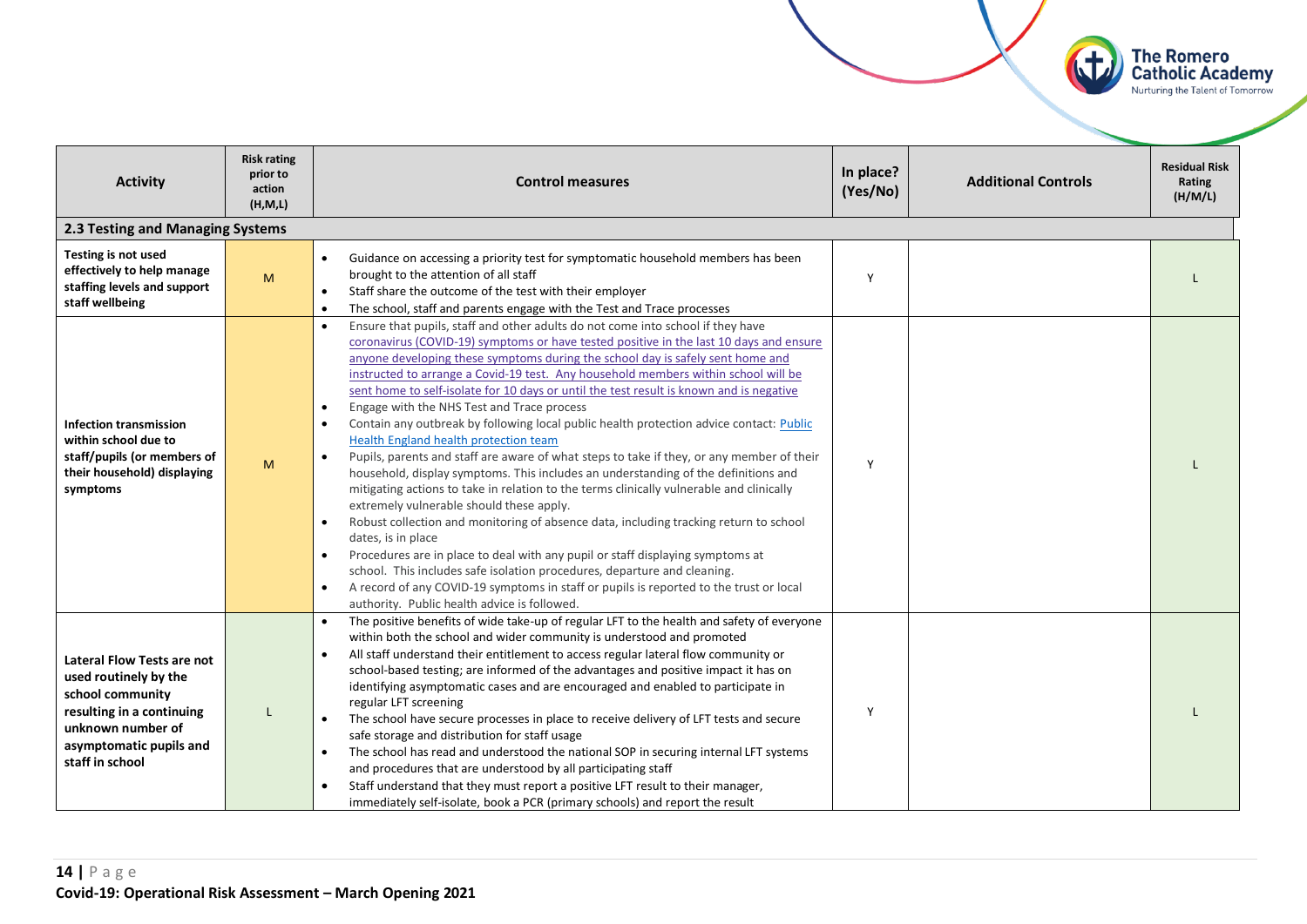

| Staff, pupils and parents<br>are not aware of the<br>school's procedures<br>(including on self-isolation<br>and testing) should anyone<br>display symptoms of<br>COVID-19 | Staff, pupils and parents have received clear communications informing them of current<br>government guidance on the actions to take should anyone display symptoms of COVID-<br>19 and how this will be implemented in the school.<br>This guidance has been explained to staff and pupils as part of the induction process and<br>systems are in place to validate understanding<br>Any updates or changes to this guidance are communicated in a timely and effective<br>way to all staff and partners |  |  |
|---------------------------------------------------------------------------------------------------------------------------------------------------------------------------|-----------------------------------------------------------------------------------------------------------------------------------------------------------------------------------------------------------------------------------------------------------------------------------------------------------------------------------------------------------------------------------------------------------------------------------------------------------------------------------------------------------|--|--|
| Staff, pupils and parents<br>are not aware of the<br>school's procedures should<br>there be a confirmed case<br>of COVID-19 in the school                                 | Staff, pupils and parents have received clear communications informing them of current<br>government guidance on confirmed cases of COVID-19 and how this will be<br>implemented in the school.<br>This guidance has been explained to staff and pupils as part of the induction process.                                                                                                                                                                                                                 |  |  |
| Staff, pupils and parents<br>are not aware or are not<br>compliant with self-<br>isolation requirements                                                                   | Consistent and repetitive reinforcement of the need for pupils and staff to stay home of<br>they are unwell, reminding them that early onset symptoms can be complex<br>Consistent and repetitive reinforcement supported by high vigilance of the requirement<br>to self-isolate at home for 10 clear days if identified as a close contact of a positive<br>Covid-19 case. This includes household members<br>Reinforce the new requirement to self-isolate for travel reasons should that occur        |  |  |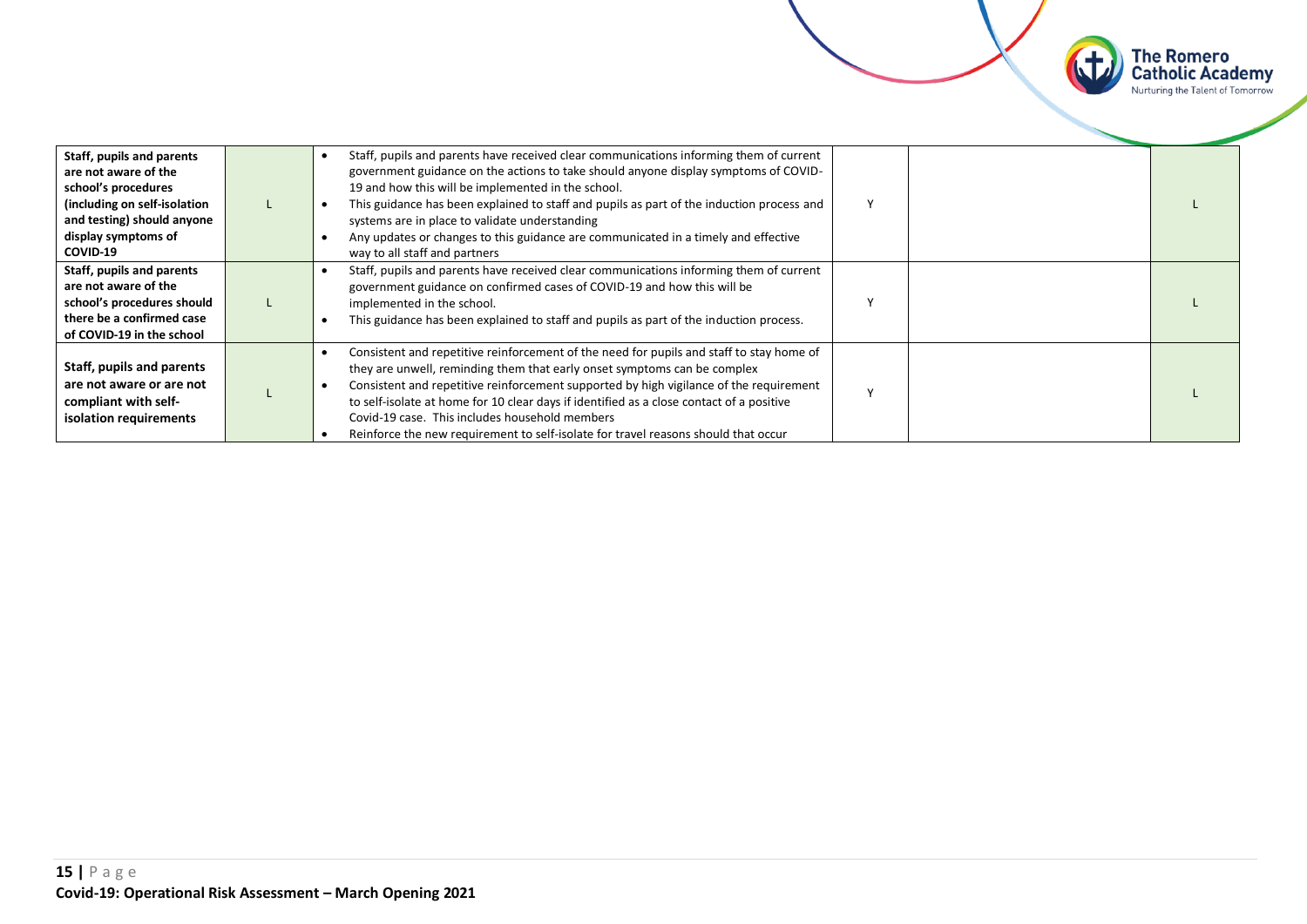<span id="page-15-0"></span>

| <b>Activity</b>                                                                                                                                | <b>Risk rating</b><br>prior to<br>action<br>(H, M, L)                                                         | <b>Control measures</b>                                                                                                                                                                                                                                                                                                                                                                                                                                                                                                                                                                                                                                                                                            | In place?<br>(Yes/No) | <b>Additional Controls</b> | <b>Residual Risk</b><br>Rating<br>(H/M/L) |  |  |  |  |
|------------------------------------------------------------------------------------------------------------------------------------------------|---------------------------------------------------------------------------------------------------------------|--------------------------------------------------------------------------------------------------------------------------------------------------------------------------------------------------------------------------------------------------------------------------------------------------------------------------------------------------------------------------------------------------------------------------------------------------------------------------------------------------------------------------------------------------------------------------------------------------------------------------------------------------------------------------------------------------------------------|-----------------------|----------------------------|-------------------------------------------|--|--|--|--|
|                                                                                                                                                | 3. Preventative measures to reduce risk of transmission through breaches of social distancing or good hygiene |                                                                                                                                                                                                                                                                                                                                                                                                                                                                                                                                                                                                                                                                                                                    |                       |                            |                                           |  |  |  |  |
| 3.1 Staff Induction and CPD                                                                                                                    |                                                                                                               |                                                                                                                                                                                                                                                                                                                                                                                                                                                                                                                                                                                                                                                                                                                    |                       |                            |                                           |  |  |  |  |
| Staff are not trained in<br>new procedures, leading to<br>risks to health                                                                      |                                                                                                               | A virtual induction and CPD programme is delivered to all staff prior to reopening, which<br>includes:<br>Infection control<br>$\circ$<br>Fire safety and evacuation procedures<br>$\circ$<br>Constructive behaviour management<br>$\circ$<br>Safeguarding<br>$\circ$<br>Risk management<br>$\circ$                                                                                                                                                                                                                                                                                                                                                                                                                | Y                     |                            |                                           |  |  |  |  |
| New staff are not aware of<br>policies and procedures<br>prior to starting at the<br>school when it reopens                                    | L                                                                                                             | Induction programmes are in place for all new staff - either online or in-school - prior to<br>them starting.<br>The revised staff handbook is issued to all new staff prior to them starting.                                                                                                                                                                                                                                                                                                                                                                                                                                                                                                                     | Y                     |                            |                                           |  |  |  |  |
| <b>3.2 Communication Strategy</b>                                                                                                              |                                                                                                               |                                                                                                                                                                                                                                                                                                                                                                                                                                                                                                                                                                                                                                                                                                                    |                       |                            |                                           |  |  |  |  |
| A failure to comply<br>and/or sustain Covid<br>compliance at all levels of<br>school life, leads to<br>school transmission<br>outbreaks        |                                                                                                               | Strong distributed leadership across the school will model and challenge breaches in<br>compliance through education, training and behavioural expectations<br>Repetitive training and messaging will culturally embed safe practice and high<br>$\bullet$<br>expectations, reinforcing both the health consequences of transmission and the impact<br>on learning<br>Staff will feel confident in reporting issues/incidents that they believe to be unsafe and<br>concerns will be listened to, investigated and where appropriate learning implemented<br>Following a Covid-19 positive incident in school, staff will reflect on lessons learned as<br>$\bullet$<br>part of a drive for continuous improvement |                       |                            |                                           |  |  |  |  |
| Key stakeholders are not<br>fully informed about<br>changes to policies and<br>procedures due to COVID-<br>19, resulting in risks to<br>health |                                                                                                               | Communications strategies for the following groups are in place:<br>Staff (including the Shared Services Team)<br>$\bullet$<br>Pupils<br>$\bullet$<br>Parents<br>$\bullet$<br>Governors/Trustees<br>$\bullet$<br>Local authority<br>$\bullet$<br>Professional associations including Trade Unions<br>$\bullet$<br>Other partners including peripatetic staff and health professionals<br>$\bullet$                                                                                                                                                                                                                                                                                                                 | Y                     |                            |                                           |  |  |  |  |

**The Romero<br>Catholic Academy**<br>Nurturing the Talent of Tomorrow

 $\left( 1\right)$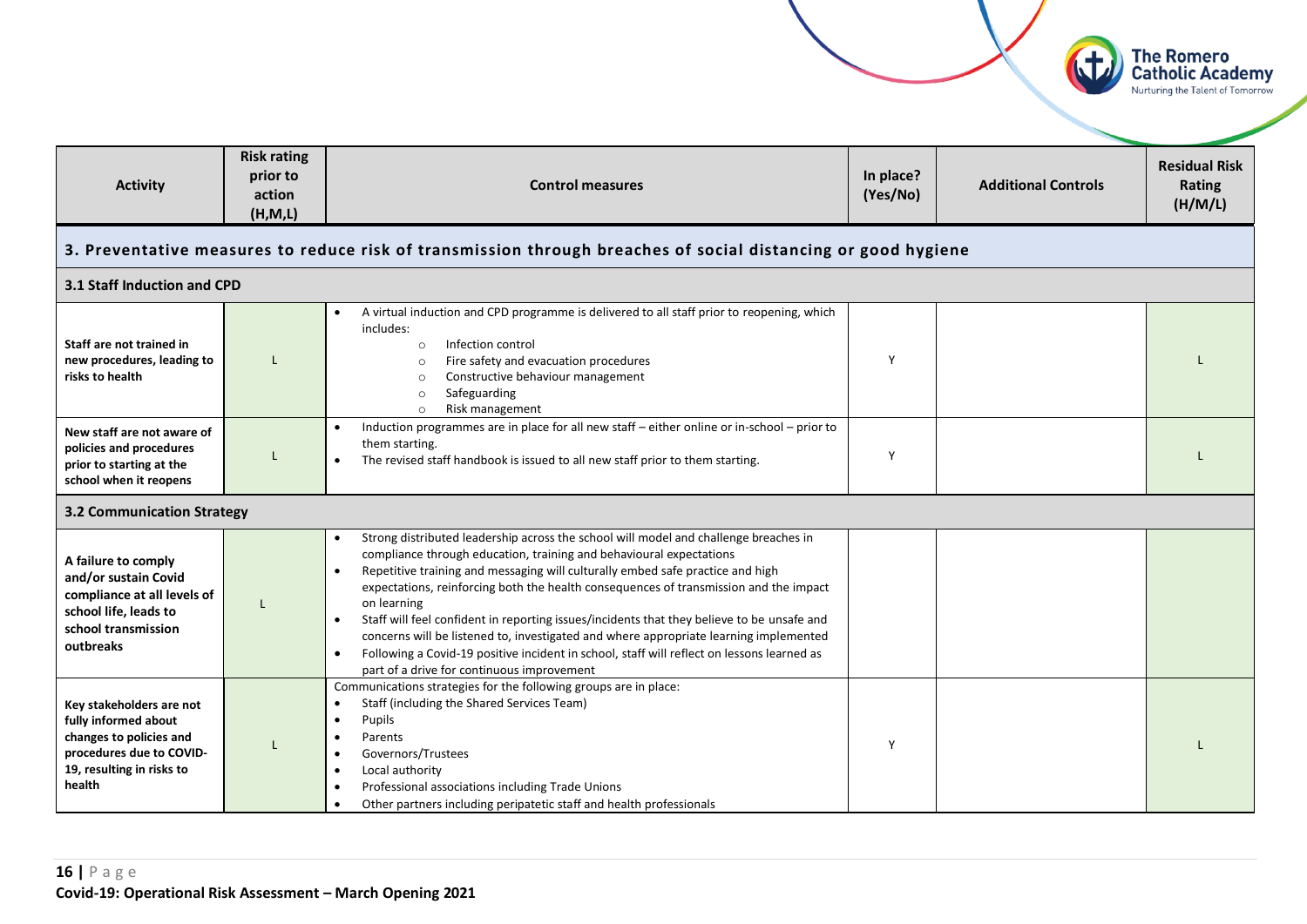

| There is a lack of clarity<br>and understanding in<br>maintaining social<br>distancing and good<br>hygiene                                                |   | Clear signage is in place at all school entrances, reception, toilets, washing, teaching,<br>social and communal areas promoting social distancing, good handwashing and 'catch it<br>bin it' rules.<br>Clear floor markings identify 2 metre spaces (may be reduced to 1 metre+) and one-way<br>systems in corridors and thoroughfares to ensure safe distancing when travelling in and<br>around the building or the external environment, including arrival and leaving<br>procedures.<br>All systems and procedures are visibly modelled by leaders and routinely monitored and<br>reviewed throughout the day. |  |  |
|-----------------------------------------------------------------------------------------------------------------------------------------------------------|---|---------------------------------------------------------------------------------------------------------------------------------------------------------------------------------------------------------------------------------------------------------------------------------------------------------------------------------------------------------------------------------------------------------------------------------------------------------------------------------------------------------------------------------------------------------------------------------------------------------------------|--|--|
| Parents and carers may not<br>fully understand their<br>responsibilities should a<br>member of their<br>household or a child show<br>symptoms of COVID-19 | M | As part of the overall communications strategy parents are kept up to date with<br>information, guidance and the school's expectations on a weekly basis using a range of<br>communication tools.<br>A COVID-19 section on the school website is created and updated.<br>Parent and pupil handbooks/information leaflets are created.                                                                                                                                                                                                                                                                               |  |  |
| Parents and carers may not<br>fully understand their<br>responsibilities should a<br>member of their<br>household or a child show<br>symptoms of COVID-19 | M | Key messages in line with government guidance are reinforced on a weekly basis via<br>email, text and the school's website.<br>Parents are enabled to understand that they should not send their child to school if they<br>are ill, for whatever reason                                                                                                                                                                                                                                                                                                                                                            |  |  |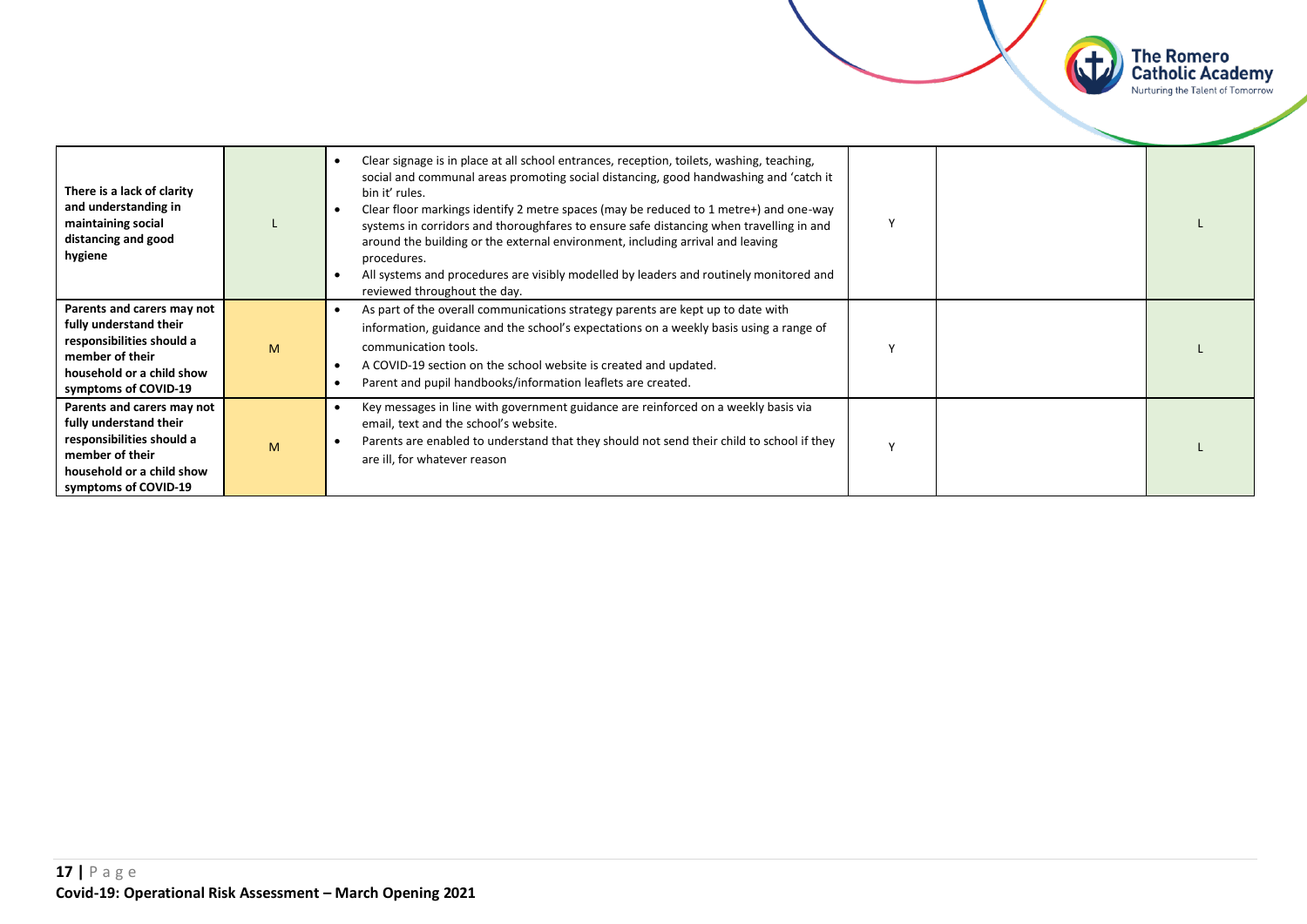

<span id="page-17-0"></span>

| <b>Activity</b>                                                                                                                        | <b>Risk rating</b><br>prior to<br>action<br>(H, M, L) | <b>Control measures</b>                                                                                                                                                                                                                                                                                                                                                                                                                                                                                                                                                                                                                                                                                                                                                                                                                                                                                                                                                                                                                                                                                                     | In place?<br>(Yes/No) | <b>Additional Controls</b> | <b>Residual</b><br><b>Risk</b><br>Rating<br>(H/M/L) |  |  |  |
|----------------------------------------------------------------------------------------------------------------------------------------|-------------------------------------------------------|-----------------------------------------------------------------------------------------------------------------------------------------------------------------------------------------------------------------------------------------------------------------------------------------------------------------------------------------------------------------------------------------------------------------------------------------------------------------------------------------------------------------------------------------------------------------------------------------------------------------------------------------------------------------------------------------------------------------------------------------------------------------------------------------------------------------------------------------------------------------------------------------------------------------------------------------------------------------------------------------------------------------------------------------------------------------------------------------------------------------------------|-----------------------|----------------------------|-----------------------------------------------------|--|--|--|
|                                                                                                                                        | 4. Planning Movement around the school                |                                                                                                                                                                                                                                                                                                                                                                                                                                                                                                                                                                                                                                                                                                                                                                                                                                                                                                                                                                                                                                                                                                                             |                       |                            |                                                     |  |  |  |
| Movement around the<br>school risks breaching<br>social distancing<br>guidelines                                                       | M                                                     | • Circulation plans have been reviewed and revised.<br>• One-way systems are in place where possible.<br>Corridors are divided where feasible.<br>• Appropriate signage is in place to clarify circulation routes.<br>• Pinch points and bottle necks are identified and managed accordingly.<br>• Movement of pupils around school is minimised as much as possible, with pupils staying in classrooms and<br>utilising any external learning environment that is available<br>• Pupils are regularly briefed regarding observing social distancing guidance.<br>• Appropriate levels of supervision and guidance are in place                                                                                                                                                                                                                                                                                                                                                                                                                                                                                             | Y                     |                            |                                                     |  |  |  |
| 4.1 Management of social distancing in reception areas                                                                                 |                                                       |                                                                                                                                                                                                                                                                                                                                                                                                                                                                                                                                                                                                                                                                                                                                                                                                                                                                                                                                                                                                                                                                                                                             |                       |                            |                                                     |  |  |  |
| Groups of people<br>gather in reception<br>(parents, visitors,<br>deliveries) which risks<br>breaching social<br>distancing guidelines | M                                                     | • No visitors are allowed on the premises without a pre-arranged appointment. If a visit can be arranged out of<br>school hours, it should<br>• A record of all visitors and their contact numbers are obtained and retained for the purposes of Test and Trace<br>procedures<br>• Any visitors are provided with clear guidelines on behaviours whilst on premises - ideally sent electronically in<br>advance of the visit<br>• Non-contact signing in arrangements are in place that do not require writing or electronic entry by the visitor<br>• Social distancing points are clearly set out, using floor markings, continuing outside where necessary.<br>• Social distancing guidance is clearly displayed to protect reception staff (e.g. distance from person stood at<br>reception desk).<br>• Non-essential deliveries and visitors to school are minimised.<br>• Arrangements are in place for segregation of visitors.<br>• Visitors are required to wear face coverings in all public areas unless they have a medical exception and<br>arrangements can be put into place to mitigate any additional risk | Y                     |                            |                                                     |  |  |  |
| 4.2 Management of Aggress and Egress - arrival and departure                                                                           |                                                       |                                                                                                                                                                                                                                                                                                                                                                                                                                                                                                                                                                                                                                                                                                                                                                                                                                                                                                                                                                                                                                                                                                                             |                       |                            |                                                     |  |  |  |
| The start and end of<br>the school day create<br>risks of breaching<br>social distancing<br>guidelines                                 | M                                                     | Parents have clear information on drop-off, pick up procedures whether on foot or driving with clear signage<br>$\bullet$<br>in place<br>Start and departure times are staggered to reduce pinch points and risk of breach if this is possible without<br>reducing the overall teaching time for pupils<br>A clear traffic management scheme is in place that allows safe queuing of vehicles monitored on the school<br>$\bullet$<br>gate with a drop-off and go procedure in place<br>All available safe exits are utilised to leave the school building, with clear safeguarding procedures in place<br>to ensure children are handed over to their parents<br>Segregation of groups is considered wherever practicable                                                                                                                                                                                                                                                                                                                                                                                                  | Y                     |                            |                                                     |  |  |  |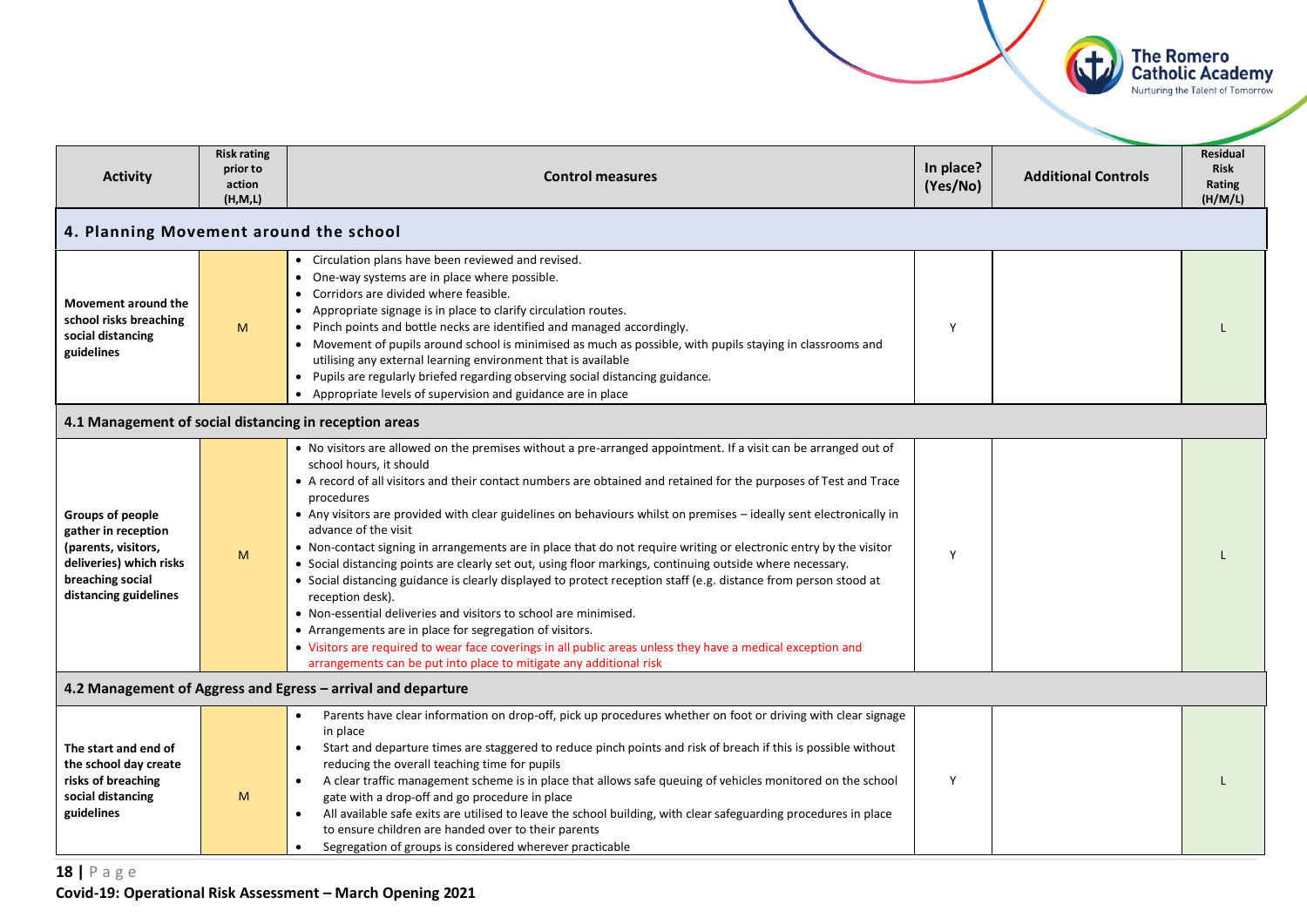

| <b>Activity</b>                                                                                                                               | <b>Risk rating</b><br>prior to<br>action<br>(H, M, L) | <b>Control measures</b>                                                                                                                                                                                                                                                                                                                                                                                                                                                                                                                                                                                                                                                                                                                                                                                                                                                                                                                                                                                                                                                                                                                                                                                                                                                                                                                                                                                                                                                                                                       | In place?<br>(Yes/No) | <b>Additional Controls</b>                                                                                                              | <b>Residual</b><br><b>Risk</b><br>Rating<br>(H/M/L) |
|-----------------------------------------------------------------------------------------------------------------------------------------------|-------------------------------------------------------|-------------------------------------------------------------------------------------------------------------------------------------------------------------------------------------------------------------------------------------------------------------------------------------------------------------------------------------------------------------------------------------------------------------------------------------------------------------------------------------------------------------------------------------------------------------------------------------------------------------------------------------------------------------------------------------------------------------------------------------------------------------------------------------------------------------------------------------------------------------------------------------------------------------------------------------------------------------------------------------------------------------------------------------------------------------------------------------------------------------------------------------------------------------------------------------------------------------------------------------------------------------------------------------------------------------------------------------------------------------------------------------------------------------------------------------------------------------------------------------------------------------------------------|-----------------------|-----------------------------------------------------------------------------------------------------------------------------------------|-----------------------------------------------------|
|                                                                                                                                               |                                                       | Floor markings are visible where it is necessary to manage any queuing.                                                                                                                                                                                                                                                                                                                                                                                                                                                                                                                                                                                                                                                                                                                                                                                                                                                                                                                                                                                                                                                                                                                                                                                                                                                                                                                                                                                                                                                       |                       |                                                                                                                                         |                                                     |
| <b>Pupils and parents</b><br>congregate at exits and<br>entrances, making social<br>distancing measures<br>difficult to apply                 | M                                                     | Start and finish times are staggered.<br>The use of available entrances and exits is maximised.<br>Social distancing guidelines are reinforced at entrances and exits through signage and floor/ground<br>markings, including external drop-off and pick-up points.<br>Weekly messages to parents stress the need for social distancing at arrival and departure times.                                                                                                                                                                                                                                                                                                                                                                                                                                                                                                                                                                                                                                                                                                                                                                                                                                                                                                                                                                                                                                                                                                                                                       | Υ                     |                                                                                                                                         |                                                     |
| Pupils use public<br>transport and thereby<br>increase risk of<br>infection and<br>transmission                                               | M                                                     | Public transport is defined as transport used by the general public. If children use a public bus to come to<br>school thy will have to wear a face covering if they are over the age of 11.<br>Staff using public transport must ensure that they safely remove their face covering on arrival at school and<br>store it safely and hygienically in a sealed plastic bag or container - staff are advised to carry a spare face<br>covering.<br>School transport commissioned by the LA (excluding the use of public buses via a bus pass) are not available<br>to the general public and therefore risk is reduced by the controls deployed by the LA and provider risk<br>assessments<br>Parents and children will be discouraged for using public transport if there is another practical mode of<br>getting to school including, walking, cycling (if safe) or family car.<br>Personal budgets will be promoted to families entitled to free home to school transport by the LA and the<br>school to minimise risk and secure capacity for families that need dedicated transport the most                                                                                                                                                                                                                                                                                                                                                                                                                               | Y                     |                                                                                                                                         |                                                     |
| 4.3 Management of classroom and teaching spaces                                                                                               |                                                       |                                                                                                                                                                                                                                                                                                                                                                                                                                                                                                                                                                                                                                                                                                                                                                                                                                                                                                                                                                                                                                                                                                                                                                                                                                                                                                                                                                                                                                                                                                                               |                       |                                                                                                                                         |                                                     |
| The size and<br>configuration of<br>classrooms and<br>teaching spaces does<br>not support<br>compliance with<br>social distancing<br>measures |                                                       | Group pupils together to reduce as far as possible the number of contacts between children and staff, to a<br>size that balances the requirement to deliver a broad and balanced curriculum. The maximum group size is<br>two year groups. The ideal group size is one class group.<br>Maintain as far as possible the consistency of group members. Exception being assemblies whereby two<br>$\bullet$<br>class groups can come together in the ventilated hall socially distant from each class.<br>Avoid contact between groups as far as possible always 2 m distance when more than one group gathered<br>$\bullet$<br>with extra ventilation<br>Staff to maintain distance from pupils and other staff as much as possible<br>Children should only be placed in larger groups if they are able to observe social distancing otherwise, they<br>$\bullet$<br>must be placed in a class group.<br>limit interaction, sharing of rooms and social spaces between groups as much as possible.<br>$\bullet$<br>younger children will not be able to maintain social distancing, and it is acceptable for them not to distance<br>$\bullet$<br>within their group.<br>where possible children may spend the majority of their time in their class groups, but will be allowed to mix<br>$\bullet$<br>into wider groups for specialist teaching, wraparound care and transport,<br>All teachers and other staff can operate across different classes and year groups if that is needed to enable a<br>full educational offer. | Υ                     | Pupils will be in two-class<br>bubbles for the purposes<br>of staffing. Mixing<br>between pupils within the<br>classes will be minimal. |                                                     |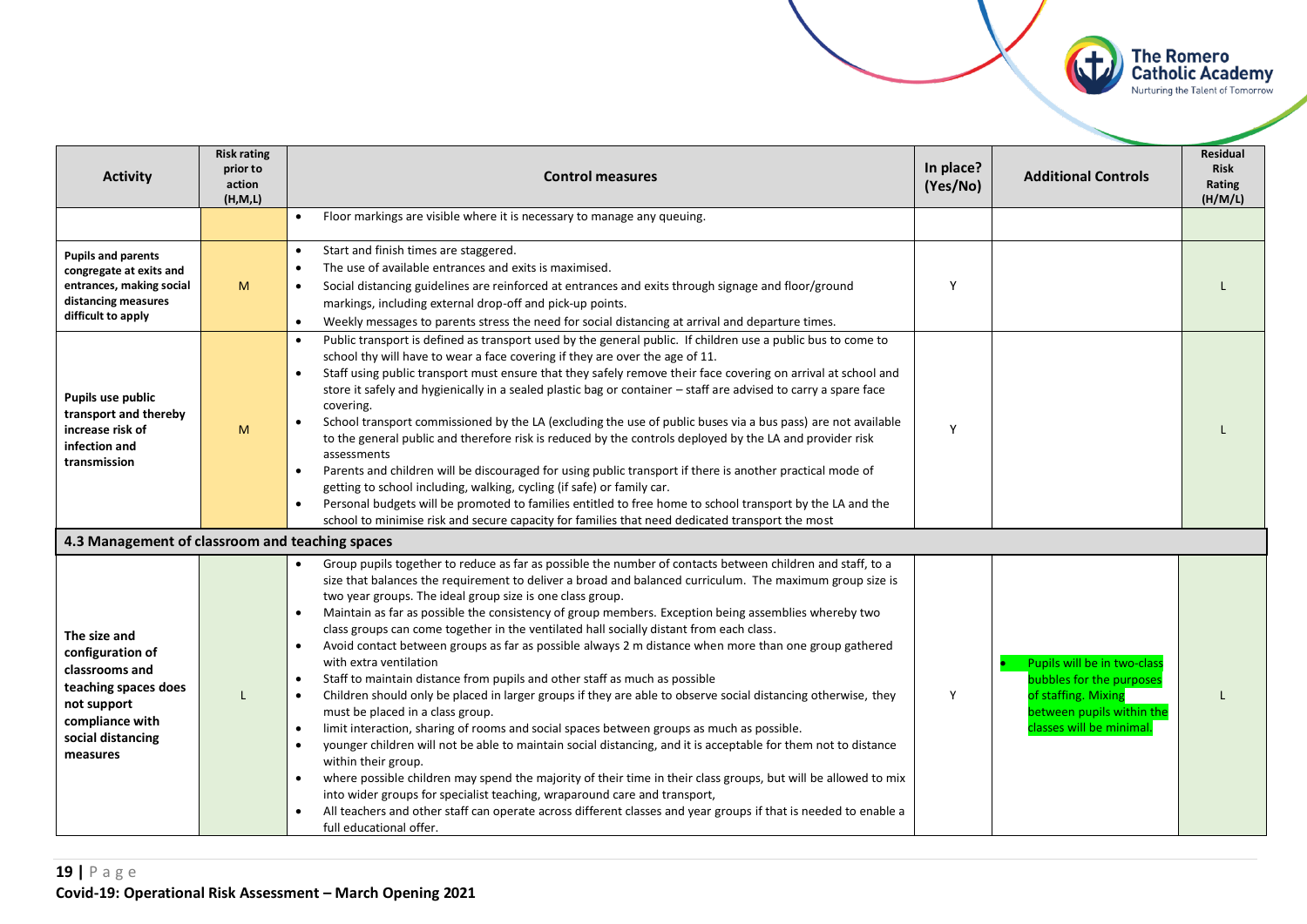

| <b>Activity</b>                                                                                                                            | <b>Risk rating</b><br>prior to                                                                                                                                                                                                                                                                                                                                                        | <b>Control measures</b>                                                                                                                                                                                                                                                                                                                                                                                                                                                                                                                                                                                                                                                                | In place? | <b>Additional Controls</b> | <b>Residual</b><br><b>Risk</b> |
|--------------------------------------------------------------------------------------------------------------------------------------------|---------------------------------------------------------------------------------------------------------------------------------------------------------------------------------------------------------------------------------------------------------------------------------------------------------------------------------------------------------------------------------------|----------------------------------------------------------------------------------------------------------------------------------------------------------------------------------------------------------------------------------------------------------------------------------------------------------------------------------------------------------------------------------------------------------------------------------------------------------------------------------------------------------------------------------------------------------------------------------------------------------------------------------------------------------------------------------------|-----------|----------------------------|--------------------------------|
|                                                                                                                                            | action<br>(H, M, L)                                                                                                                                                                                                                                                                                                                                                                   |                                                                                                                                                                                                                                                                                                                                                                                                                                                                                                                                                                                                                                                                                        | (Yes/No)  |                            | Rating<br>(H/M/L)              |
|                                                                                                                                            |                                                                                                                                                                                                                                                                                                                                                                                       | If staff need to move between classes and year groups, they should try and keep their distance from pupils<br>and other staff as much as they can, ideally 2 metres from other adults.<br>Face to face contact will be avoided if possible and the time spent in close contact (within 1 metre of<br>anyone) will be minimised<br>The provision for a child with complex needs who require close contact care can be delivered as normal<br>$\bullet$                                                                                                                                                                                                                                  |           |                            |                                |
| The size and<br>configuration of<br>classrooms and<br>teaching spaces does<br>not support<br>compliance with social<br>distancing measures | L                                                                                                                                                                                                                                                                                                                                                                                     | Net capacity assessment is completed, with each classroom and teaching space compliant with social<br>distancing measures and in line with local and government guidance<br>Where possible all pupil desks are forward facing and the teacher maintains a 2 metre distance at the front<br>of the class.<br>All furniture not in use has been removed from classrooms and teaching spaces into safe storage<br>$\bullet$<br>Arrangements are reviewed regularly.                                                                                                                                                                                                                       |           |                            |                                |
| 4.4 Management of movement in corridors                                                                                                    |                                                                                                                                                                                                                                                                                                                                                                                       |                                                                                                                                                                                                                                                                                                                                                                                                                                                                                                                                                                                                                                                                                        |           |                            |                                |
| <b>Social distancing</b><br>guidance is breached<br>when pupils circulate<br>in corridors                                                  | M                                                                                                                                                                                                                                                                                                                                                                                     | Circulation plans have been reviewed and amended.<br>One-way systems are in operation where feasible.<br>$\bullet$<br>Corridors are divided where feasible.<br>Circulation routes are clearly marked with appropriate signage.<br>$\bullet$<br>Any pinch points/bottle necks are identified and managed accordingly.<br>$\bullet$<br>The movement of pupils around school is minimised as much as possible.<br>$\bullet$<br>Where possible, pupils and staff stay in classrooms or in designated external areas<br>Pupils are reminded regularly to observe social distancing guidance whilst circulating, supported by signage<br>Appropriate supervision levels are in place.        | Y         |                            |                                |
| 4.5 Management of social distancing at break times                                                                                         |                                                                                                                                                                                                                                                                                                                                                                                       |                                                                                                                                                                                                                                                                                                                                                                                                                                                                                                                                                                                                                                                                                        |           |                            |                                |
| Pupils may not<br>observe social<br>distancing at break<br>times                                                                           | Break times are staggered if possible<br>External areas are designated for different groups.<br>$\bullet$<br>Pupils are reminded about social distancing as break times begin.<br>M<br>$\bullet$<br>Social distancing signage is in place around the school and in key areas.<br>Supervision levels have been enhanced, especially with younger pupils, to support social distancing. |                                                                                                                                                                                                                                                                                                                                                                                                                                                                                                                                                                                                                                                                                        | Y         |                            |                                |
| 4.6 Management of social distancing at lunch times                                                                                         |                                                                                                                                                                                                                                                                                                                                                                                       |                                                                                                                                                                                                                                                                                                                                                                                                                                                                                                                                                                                                                                                                                        |           |                            |                                |
| Pupils may not<br>observe social<br>distancing at lunch<br>times                                                                           | M                                                                                                                                                                                                                                                                                                                                                                                     | Pupils are reminded about social distancing as lunch times begin.<br>Pupils wash their hands using the 20 second routine, before and after eating.<br>$\bullet$<br>Dining area layouts have been configured to ensure social distancing and avoid mixing of bubbles. Seating<br>and staffing arrangements are consistent<br>Floor markings are used to manage queues and enable social distancing.<br>$\bullet$<br>Additional arrangements are in place, such as staggering lunch times, , pupils eating in other appropriate<br>$\bullet$<br>spaces.<br>Guidance has been issued to parents and pupils on packed lunches (e.g. the use of disposable bags instead<br>of lunch boxes). | Y         |                            |                                |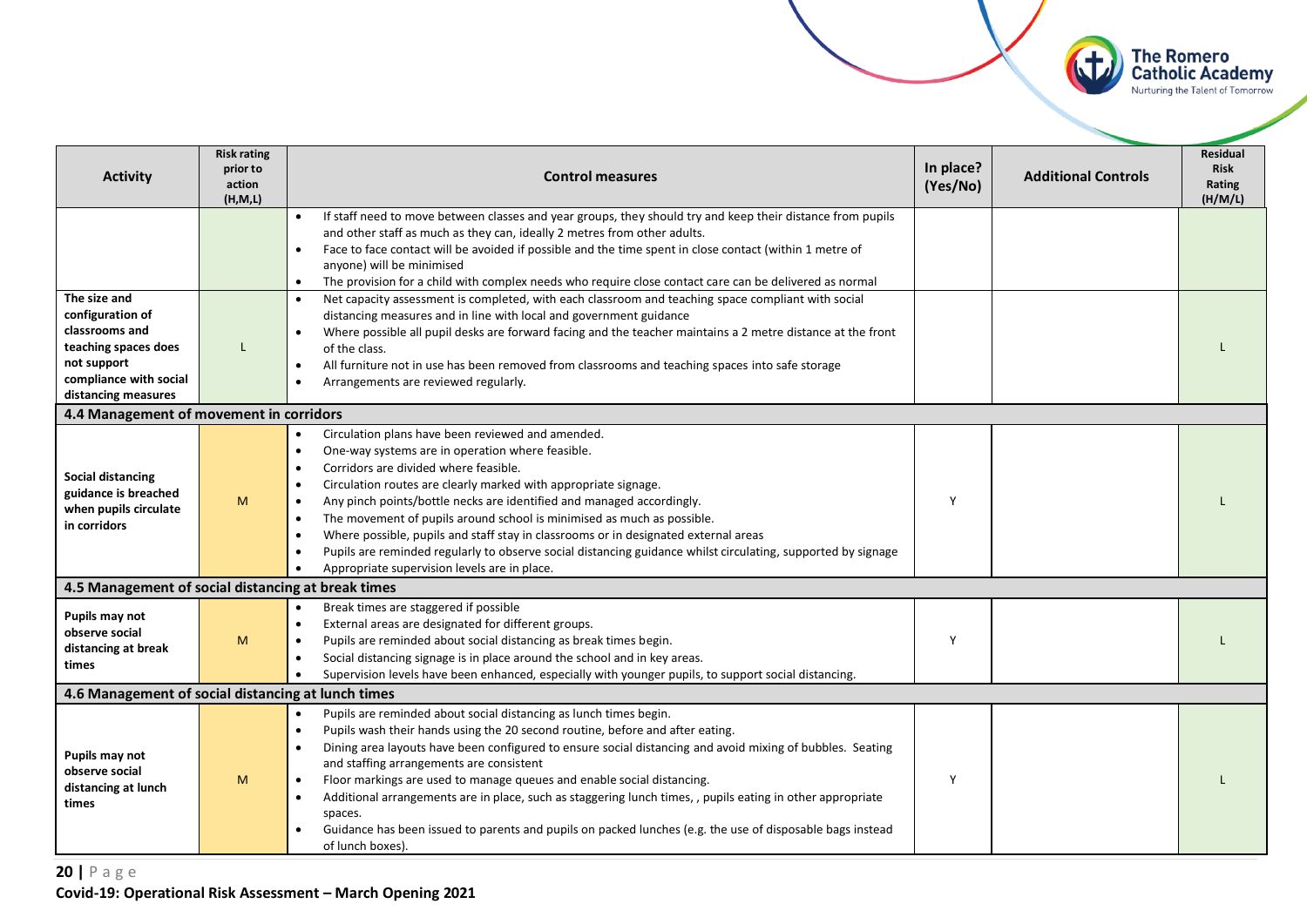

| <b>Activity</b>                                                                                  | <b>Risk rating</b><br>prior to<br>action<br>(H, M, L) | <b>Control measures</b>                                                                                                                                                                                                                                                                                                                                                                                                                                                                                                                                                                                                                                                                                                                                                                                                      | In place?<br>(Yes/No) | <b>Additional Controls</b> | <b>Residual</b><br><b>Risk</b><br>Rating<br>(H/M/L) |
|--------------------------------------------------------------------------------------------------|-------------------------------------------------------|------------------------------------------------------------------------------------------------------------------------------------------------------------------------------------------------------------------------------------------------------------------------------------------------------------------------------------------------------------------------------------------------------------------------------------------------------------------------------------------------------------------------------------------------------------------------------------------------------------------------------------------------------------------------------------------------------------------------------------------------------------------------------------------------------------------------------|-----------------------|----------------------------|-----------------------------------------------------|
|                                                                                                  |                                                       | Eating areas are cleaned in-between group usage and after lunch has ended<br>Staggered lunchtimes are considered to reduce congestion providing this does not impact on the delivery of<br>teaching time                                                                                                                                                                                                                                                                                                                                                                                                                                                                                                                                                                                                                     |                       |                            |                                                     |
|                                                                                                  |                                                       | 4.7 Management of social distancing and hygiene in the toilets                                                                                                                                                                                                                                                                                                                                                                                                                                                                                                                                                                                                                                                                                                                                                               |                       |                            |                                                     |
| Queues for toilets and<br>handwashing risk non-<br>compliance with social<br>distancing measures |                                                       | Queuing zones for toilets and hand washing have been established and are monitored. These do not have to<br>be segregated for different groups, but should not be used by members of different groups at the same time<br>Floor markings are in place to enable social distancing.<br>Pupils know that they can only use the toilet one at a time.<br>Pupils are encouraged to access the toilet during class/throughout the day to help avoid queues.<br>The toilets are monitored frequently.<br>$\bullet$<br>Monitoring ensures a constant supply of soap and paper towels.<br>Bins are emptied regularly.<br>Pupils are reminded regularly on how to wash hands and young children are supervised in doing so. Signage<br>is in place                                                                                    |                       |                            |                                                     |
| 4.8 Safety Arrangements for the use of Medical Rooms                                             |                                                       |                                                                                                                                                                                                                                                                                                                                                                                                                                                                                                                                                                                                                                                                                                                                                                                                                              |                       |                            |                                                     |
| The configuration of<br>medical rooms may<br>compromise social<br>distancing measures            |                                                       | Social distancing provisions are in place for medical rooms behind a closed door if possible<br>Additional rooms are designated for pupils with suspected COVID-19 whilst collection is arranged.<br>Procedures are in place for medical rooms to be cleaned after suspected COVID-19 cases, along with other<br>affected areas, including toilets. It is advised that household bleach is used after the room is vacated.<br>Covid-19 first aid packs are available to ensure appropriate PPE for supervising staff<br>$\bullet$<br>Any member of staff providing assistance to someone with symptoms and any pupils who have been in close<br>contact with them must wash their hands thoroughly for at least 20 seconds with soap and running water or<br>use hand sanitiser after any contact with someone who is unwell | $\mathsf{v}$          |                            |                                                     |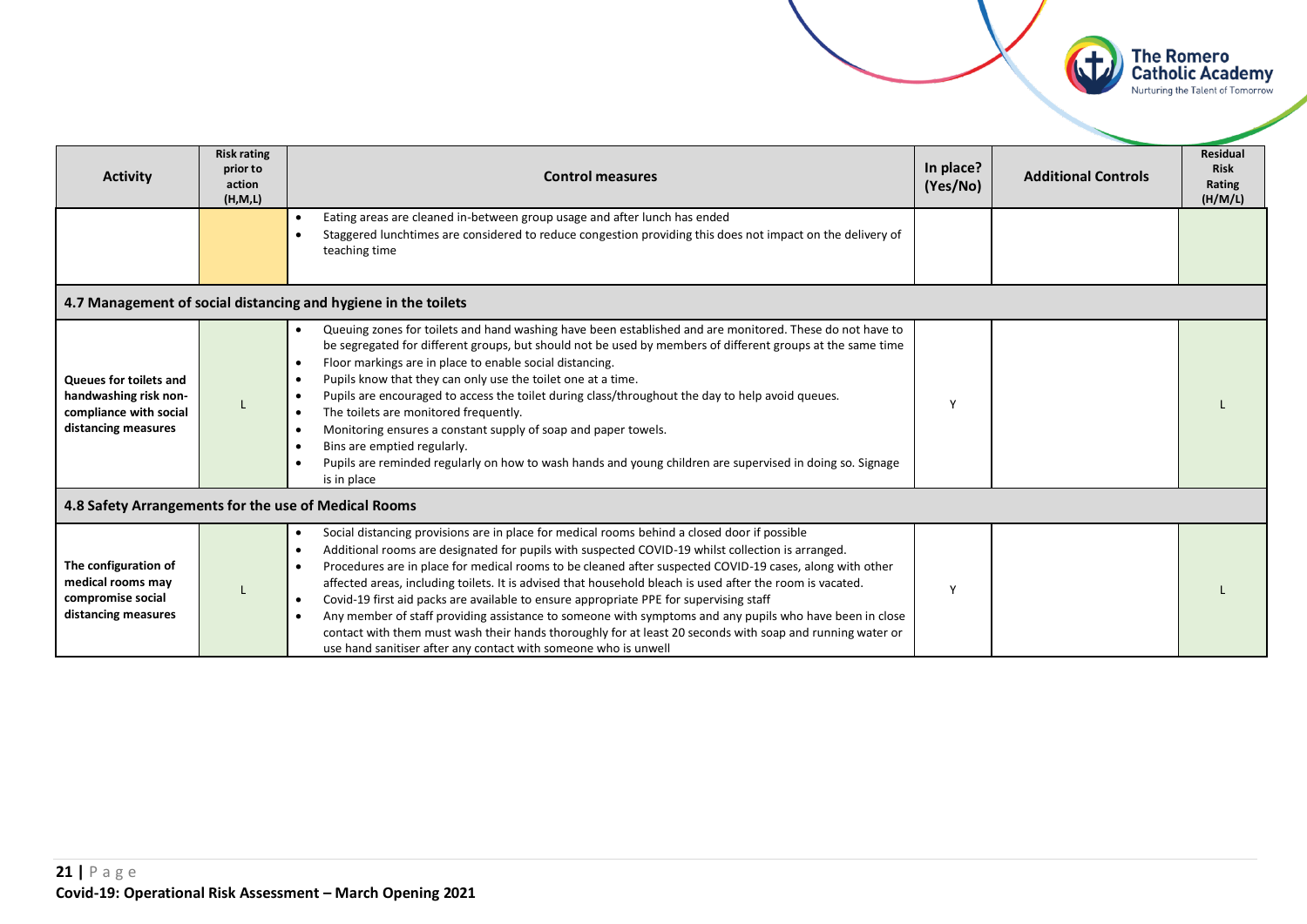<span id="page-21-0"></span>

| Risk rating<br>In place?<br>prior to<br>Activity<br><b>Control measures</b><br>action<br>(Yes/No)<br>(H, M, L)                                                              |                                                                  | <b>Additional Controls</b>                                                                                                                                                                                                                                                                                                                                                                                                                                                                                                                                                                                                 | <b>Residual Risk</b><br>Rating<br>(H/M/L) |  |  |  |
|-----------------------------------------------------------------------------------------------------------------------------------------------------------------------------|------------------------------------------------------------------|----------------------------------------------------------------------------------------------------------------------------------------------------------------------------------------------------------------------------------------------------------------------------------------------------------------------------------------------------------------------------------------------------------------------------------------------------------------------------------------------------------------------------------------------------------------------------------------------------------------------------|-------------------------------------------|--|--|--|
|                                                                                                                                                                             | 5. Securing and sustaining robust hygiene systems and procedures |                                                                                                                                                                                                                                                                                                                                                                                                                                                                                                                                                                                                                            |                                           |  |  |  |
| 5.1 Cleaning                                                                                                                                                                |                                                                  |                                                                                                                                                                                                                                                                                                                                                                                                                                                                                                                                                                                                                            |                                           |  |  |  |
| <b>Cleaning capacity is</b><br>reduced so that an initial<br>deep-clean and ongoing<br>cleaning of surfaces are<br>$\bullet$<br>not undertaken to the<br>standards required |                                                                  | An enhanced cleaning plan is agreed and implemented which minimises the spread of infection.<br>Working hours for cleaning staff are increased to secure sufficient capacity to undertake an<br>enhanced cleaning regime throughout the day<br>Sufficient supplies of soap/handwash, paper towels, tissues and cleaning products are procured to<br>ensure constant supplies ae available in every teaching and washing space and this reflects<br>increased demand in September when all pupils and staff return                                                                                                          | Y                                         |  |  |  |
| 5.2 Hygiene and Handwashing                                                                                                                                                 |                                                                  |                                                                                                                                                                                                                                                                                                                                                                                                                                                                                                                                                                                                                            |                                           |  |  |  |
| Inadequate supplies of<br>soap and hand sanitiser<br>mean that pupils and staff<br>do not wash their hands<br>with sufficient frequency                                     | M                                                                | An audit of handwashing facilities and sanitiser dispensers is undertaken before the school<br>reopens and additional supplies are ordered<br>Monitoring arrangements are in place to ensure that supplies of soap, hand towels and sanitiser<br>$\bullet$<br>are maintained throughout the day.                                                                                                                                                                                                                                                                                                                           | Y                                         |  |  |  |
| Pupils forget to wash their<br>hands regularly and<br>frequently                                                                                                            | M                                                                | Staff training includes the need to remind pupils of the need to wash their hands regularly and<br>$\bullet$<br>frequently.<br>Posters and electronic messaging boards reinforce the need to wash hands regularly and<br>$\bullet$<br>frequently.<br>School leaders monitor the extent to which handwashing is taking place on a regular and frequent<br>$\bullet$<br>basis.<br>Pupils and staff are taught how to effectively wash their hands especially before and after eating,<br>going to the toilet, or following direct contact with another person                                                                | Y                                         |  |  |  |
| <b>Equipment and resources</b>                                                                                                                                              |                                                                  | Individual and very frequently used equipment such as pencils and pens should not be shared<br>$\bullet$<br>Classroom based resources including books and games can be shared within the designated group<br>but must be cleaned regularly<br>Resources shared between groups such as sports, art and science equipment must be cleaned<br>$\bullet$<br>between group usage or decontaminated by leaving them out of reach for 48 hours (72 hours for<br>plastics)<br>Pupils will be limited to what they can bring into school to: bags, lunch boxes, hats, coats, books,<br>stationary and mobile 'phones when permitted |                                           |  |  |  |

The Romero<br>Catholic Academy<br>Nurturing the Talent of Tomorrow

 $(f)$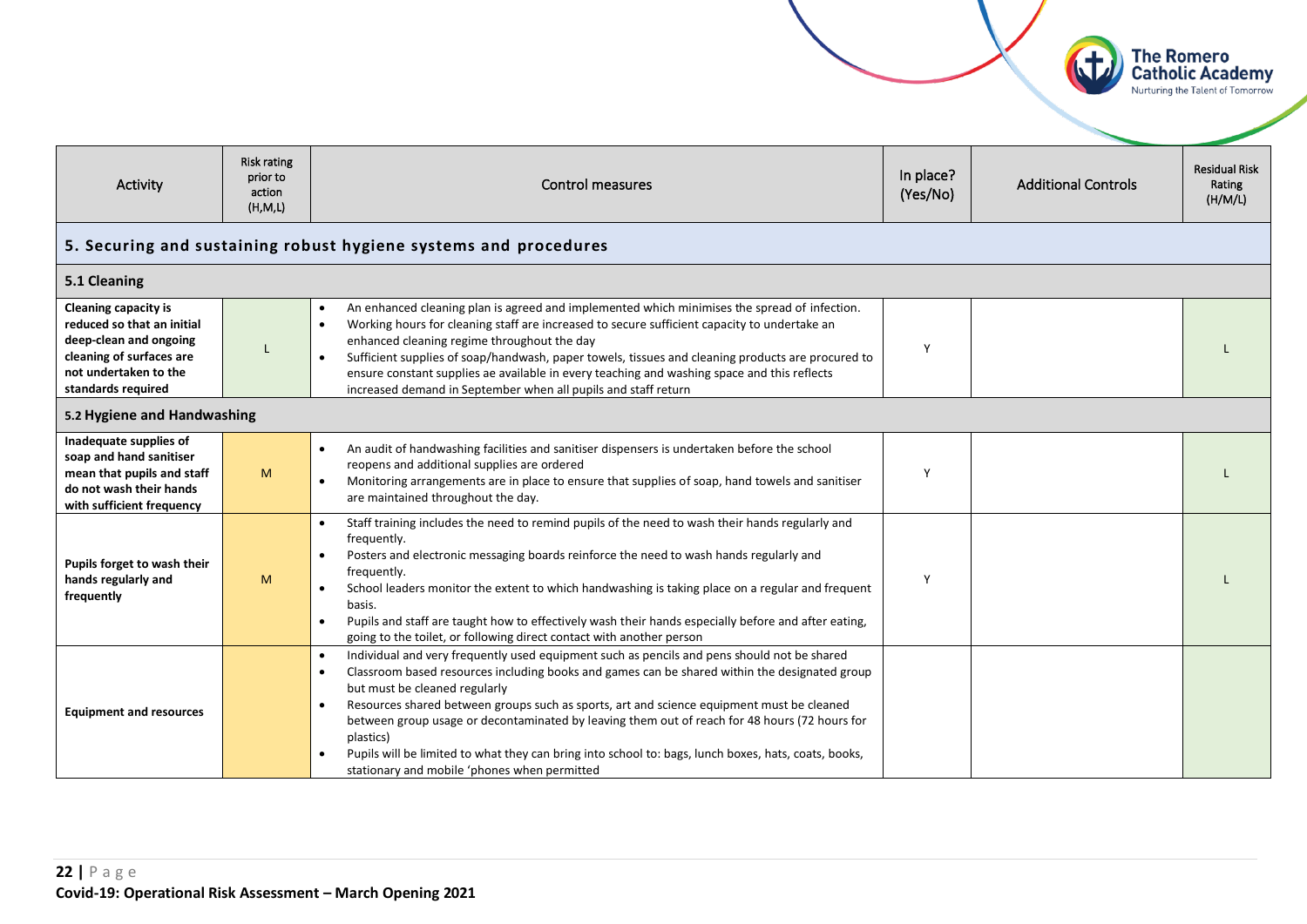

| 5.3 Personal Protection Equipment (PPE)                                                                                |   |                                                                                                                                                                                                                                                                                                                                                                                                                                                                                                                                                                                                                                                                                                                                                                                                                                                                               |  |  |  |
|------------------------------------------------------------------------------------------------------------------------|---|-------------------------------------------------------------------------------------------------------------------------------------------------------------------------------------------------------------------------------------------------------------------------------------------------------------------------------------------------------------------------------------------------------------------------------------------------------------------------------------------------------------------------------------------------------------------------------------------------------------------------------------------------------------------------------------------------------------------------------------------------------------------------------------------------------------------------------------------------------------------------------|--|--|--|
|                                                                                                                        |   | Pupils and teachers can take books and other shared resources homes, but unnecessary sharing should be avoided                                                                                                                                                                                                                                                                                                                                                                                                                                                                                                                                                                                                                                                                                                                                                                |  |  |  |
| <b>Provision of PPE for staff</b><br>where required is not in<br>line with government<br>guidelines                    | M | Government guidance on wearing PPE is understood, communicated and sufficient PPE has been<br>procured.<br>Those staff required to wear PPE (e.g. SEND intimate care; receiving/handling deliveries; cleaning<br>$\bullet$<br>staff) have been instructed on how to put on and how to remove PPE carefully to reduce<br>contamination and also how to dispose of them safely.<br>Staff are reminded that wearing of gloves is not a substitute for good handwashing.<br>Face coverings are not ordinarily required in school. Children under the age of 11 are not<br>required to wear face coverings in or out of school including public transport                                                                                                                                                                                                                          |  |  |  |
| Failure to fit, wear, store<br>and dispose face<br>coverings safely<br>contributes to the<br>transmission of infection | M | An emergency supply of face coverings for contingency purposes is available if required.<br>All staff are aware of the process for managing face coverings in school which includes the<br>hygienic fitting, removing, storage and disposal (sealable plastic bags between use).<br>Transparent face coverings, which may assist communication with someone who relies on lip<br>reading, clear sound or facial expression to communicate, can be worn.<br>Face visors or shields should not be worn as an alternative to face coverings. They may protect<br>against droplet spread in specific circumstances but are unlikely to be effective in reducing<br>aerosol transmission when used without an additional face covering. They should only be used<br>after carrying out a risk assessment for the specific situation and should always be cleaned<br>appropriately. |  |  |  |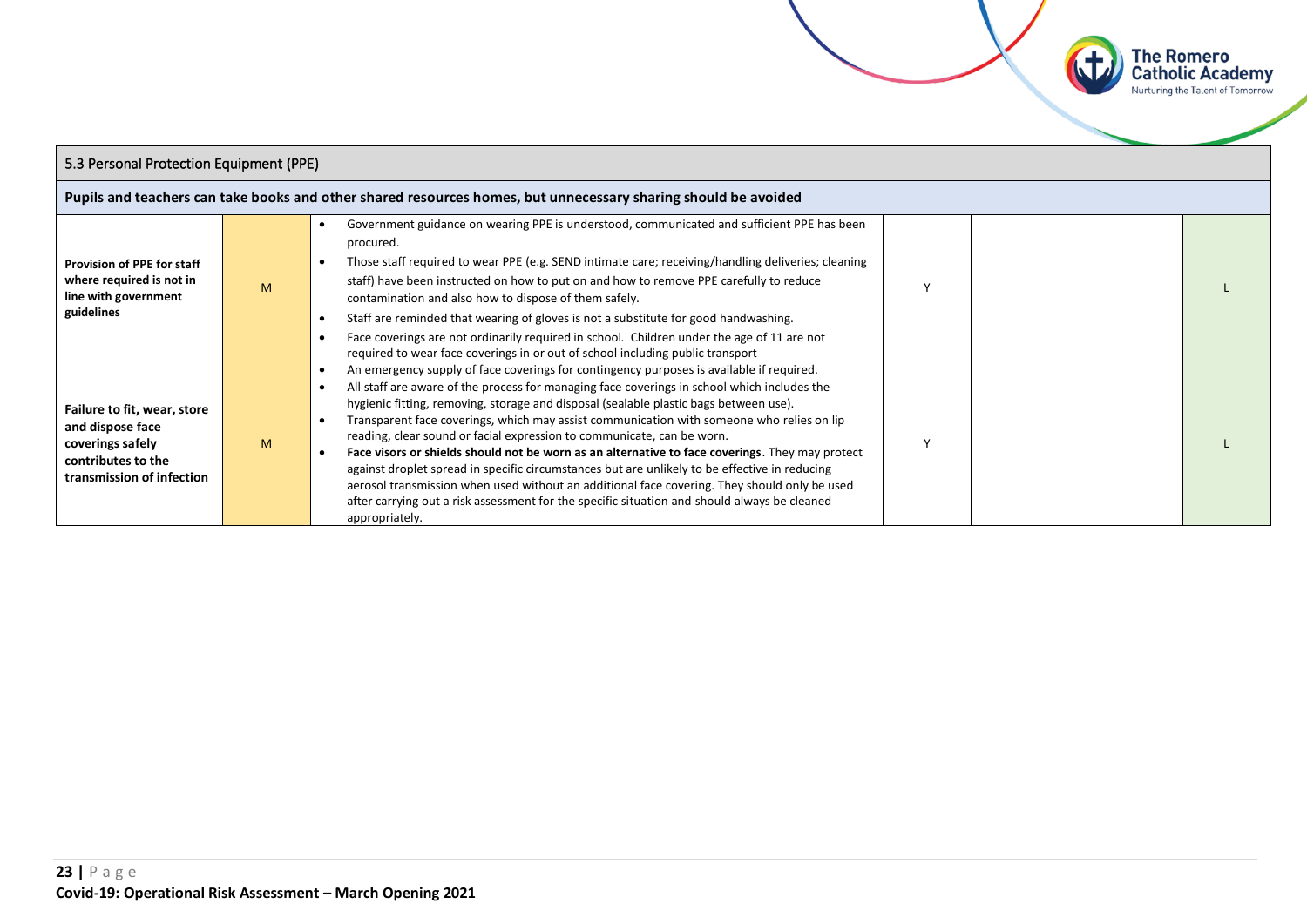

<span id="page-23-0"></span>

| <b>Activity</b>                                                                                                                | <b>Risk rating</b><br>prior to<br>action<br>(H,M,L) | In place?<br><b>Control measures</b><br>(Yes/No)                                                                                                                                                                                                                                                                                                                                                                                                                                                                                                                                                                                                                                                                                                                        |   | <b>Additional Controls</b> | <b>Residual Risk</b><br>Rating<br>(H/M/L) |  |  |
|--------------------------------------------------------------------------------------------------------------------------------|-----------------------------------------------------|-------------------------------------------------------------------------------------------------------------------------------------------------------------------------------------------------------------------------------------------------------------------------------------------------------------------------------------------------------------------------------------------------------------------------------------------------------------------------------------------------------------------------------------------------------------------------------------------------------------------------------------------------------------------------------------------------------------------------------------------------------------------------|---|----------------------------|-------------------------------------------|--|--|
|                                                                                                                                | 6. Curriculum Organisation                          |                                                                                                                                                                                                                                                                                                                                                                                                                                                                                                                                                                                                                                                                                                                                                                         |   |                            |                                           |  |  |
| Children may need to re-<br>socialise and familiarise<br>with new routines                                                     | M                                                   | Consideration should be given on planning what to teach, and how, The priorities for young<br>$\bullet$<br>children currently is resocialisation into new style school routines; speaking and listening<br>and regaining momentum in particular with early reading.                                                                                                                                                                                                                                                                                                                                                                                                                                                                                                     | Y |                            |                                           |  |  |
| Children may have fallen<br>behind in their learning<br>during the school closure<br>and achievement gaps will<br>have widened |                                                     | Gaps in learning are assessed and addressed in teachers' planning.<br>$\bullet$<br>Home and remote learning is continuing and is calibrated to complement in-school learning<br>$\bullet$<br>and address any gaps identified to minimise inequality<br>Plans for intervention are in place for those pupils who have fallen behind in their learning.<br>$\bullet$                                                                                                                                                                                                                                                                                                                                                                                                      |   |                            |                                           |  |  |
| Pupils moving on to the<br>next phase in their<br>education do not feel<br>prepared for the transition                         |                                                     | A plan is in place for pastoral staff to speak with pupils and their parents about the next<br>$\bullet$<br>stage in their education and resolve any issues.                                                                                                                                                                                                                                                                                                                                                                                                                                                                                                                                                                                                            |   |                            |                                           |  |  |
| <b>Resuming full support for</b><br>pupils with SEND (SEND<br><b>Support and EHC Plans</b>                                     |                                                     | All children with SEND will return full-time to school and receive their full entitlement to<br>$\bullet$<br>support<br>Small children and children with complex needs will continue to be helped to wash their<br>$\bullet$<br>hands properly<br>Vulnerable children risk assessments will be completed for children with additional needs<br>$\bullet$<br>who are unable to regulate their behaviour e.g. involuntary spitting using the Las vulnerable<br>children risk assessment template<br>External specialists will resume direct contact in schools for assessment, training, advice and<br>$\bullet$<br>support purposes observing the schools visitors policy and mirroring expectations on<br>staffing behaviours in terms of hygiene and social distancing |   |                            |                                           |  |  |
| <b>Risk of infection from</b><br>singing, chanting, playing<br>wind or brass instruments<br>and shouting                       |                                                     | Music lessons have restarted.<br>$\bullet$<br>Instruments will not be shared<br>$\bullet$<br>School choirs will be suspended<br>$\bullet$                                                                                                                                                                                                                                                                                                                                                                                                                                                                                                                                                                                                                               |   |                            |                                           |  |  |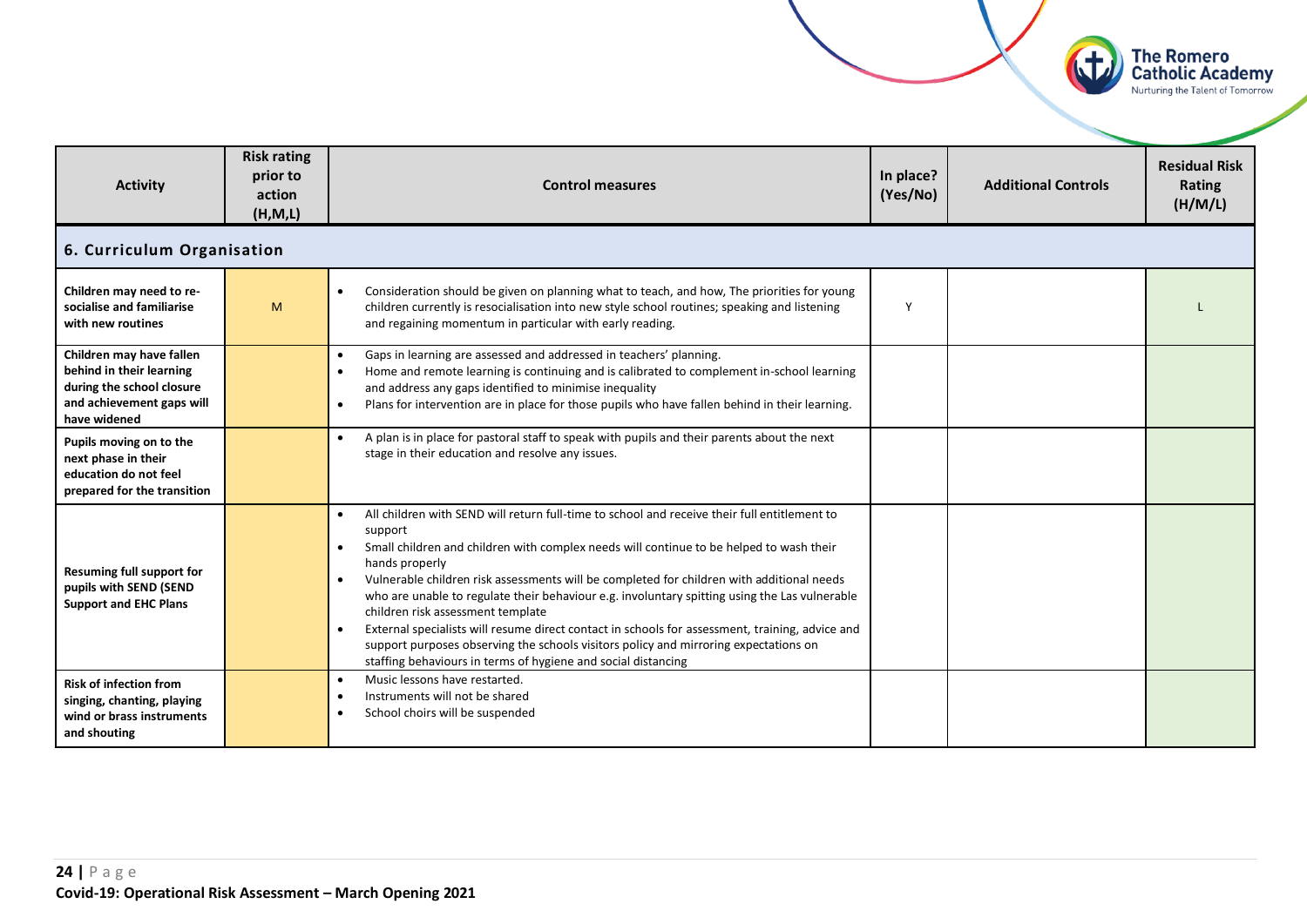

| 6.1 Provision of Remote Learning for Self-Isolation                                                                              |  |                                                                                                                                                                                                                                                                                                                                                                                                                                                                                                                                                                                                                                                                                                                                                        |  |  |  |
|----------------------------------------------------------------------------------------------------------------------------------|--|--------------------------------------------------------------------------------------------------------------------------------------------------------------------------------------------------------------------------------------------------------------------------------------------------------------------------------------------------------------------------------------------------------------------------------------------------------------------------------------------------------------------------------------------------------------------------------------------------------------------------------------------------------------------------------------------------------------------------------------------------------|--|--|--|
| <b>Arrangements for remote</b><br>learning are insecure or<br>unsustainable to ensure<br>provision for pupils self-<br>isolating |  | • To secure the statutory duty to provide remote education for state-funded, school-age<br>children whose attendance would be contrary to government guidance or law around<br>coronavirus (COVID-19). The following arrangements are in place and are subject to constant<br>monitoring and review:<br>the remote learning offer is equivalent to the core teaching pupils would receive in school:-<br>• Key Stage 1: 3 hours a day on average across the cohort, with less for younger children<br>• Key Stage 2: 4 hours a day<br>Systems are in place for checking, daily, whether pupils are engaging with their work<br>A named senior leader with overarching responsibility for the quality and delivery of remote<br>education is identified |  |  |  |
| Pupils are unable to access<br>the online offer                                                                                  |  | Set out arrangements to overcome digital poverty<br>Set out arrangements to support parents<br>Set out arrangements to consider support that can be offered to parents to enable them to<br>construct a learning environment within their home<br>Set out the arrangements for disengagement                                                                                                                                                                                                                                                                                                                                                                                                                                                           |  |  |  |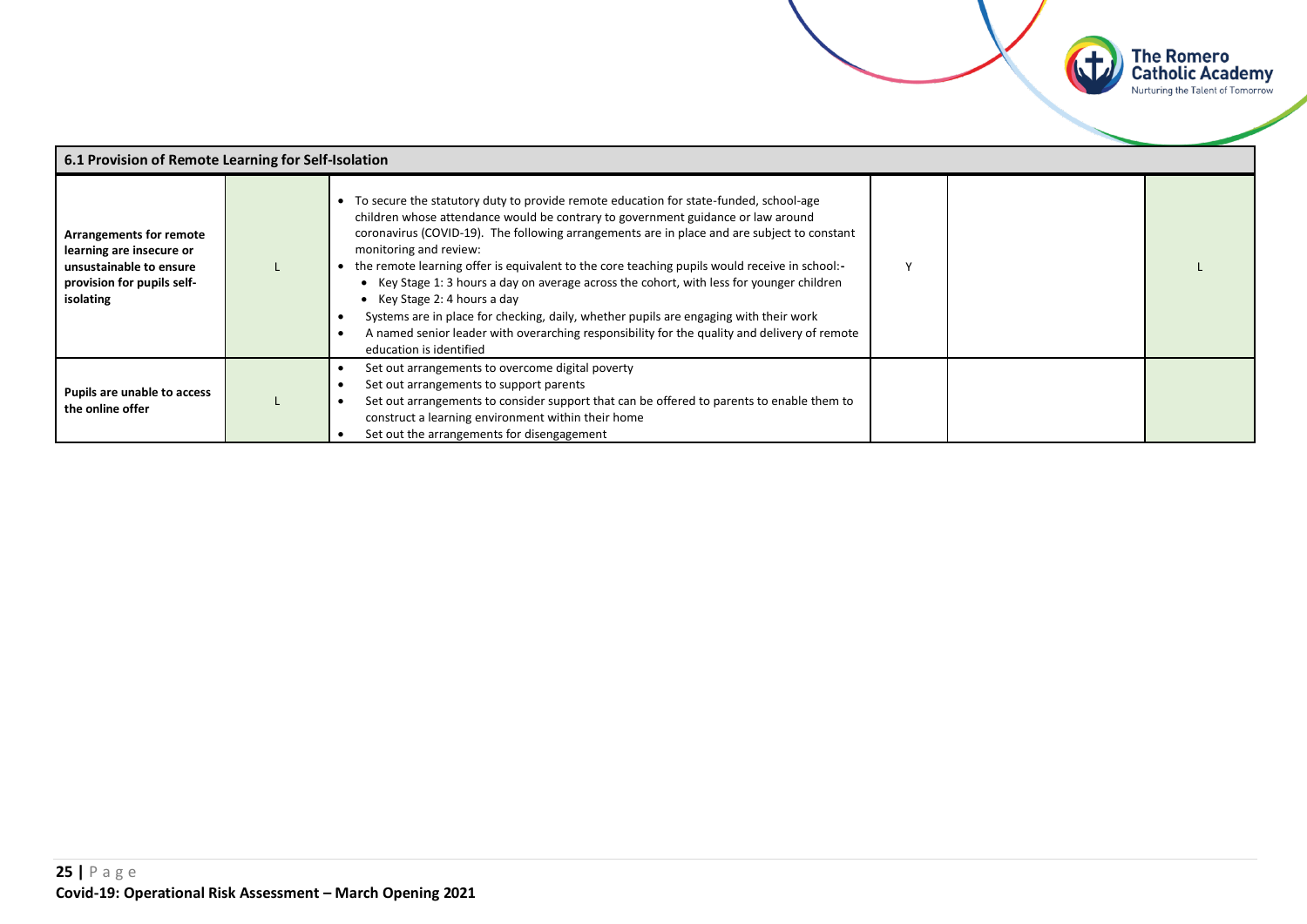

<span id="page-25-0"></span>

| Activity                                                                                                                                                      | Risk rating<br>prior to<br>action<br>(H, M, L) | <b>Control measures</b>                                                                                                                                                                                                                                                                                                                                                                                                                                                                                      | In place?<br>(Yes/No) | <b>Additional Controls</b>                                                                         | Residual<br><b>Risk</b><br>Rating<br>(H/M/L) |
|---------------------------------------------------------------------------------------------------------------------------------------------------------------|------------------------------------------------|--------------------------------------------------------------------------------------------------------------------------------------------------------------------------------------------------------------------------------------------------------------------------------------------------------------------------------------------------------------------------------------------------------------------------------------------------------------------------------------------------------------|-----------------------|----------------------------------------------------------------------------------------------------|----------------------------------------------|
|                                                                                                                                                               |                                                | 7. Enhancing Mental Health Support for Pupils and Staff                                                                                                                                                                                                                                                                                                                                                                                                                                                      |                       |                                                                                                    |                                              |
| 7.1 Mental health concerns - pupils                                                                                                                           |                                                |                                                                                                                                                                                                                                                                                                                                                                                                                                                                                                              |                       |                                                                                                    |                                              |
| Pupils' mental health has<br>been adversely affected<br>during the period that the<br>school has been closed and<br>by the COVID-19 crisis in<br>general      | M                                              | There are sufficient numbers of trained staff available to support pupils with mental<br>$\bullet$<br>health issues.<br>There is access to designated staff for all pupils who wish to talk to someone about<br>wellbeing/mental health.<br>Wellbeing/mental health is discussed regularly in PSHE/pupil briefings (stories/toy<br>$\bullet$<br>characters are used for younger pupils to help talk about feelings).<br>Resources/websites to support the mental health of pupils are provided.<br>$\bullet$ | ٧                     |                                                                                                    |                                              |
| 7.2 Mental health concerns - staff                                                                                                                            |                                                |                                                                                                                                                                                                                                                                                                                                                                                                                                                                                                              |                       |                                                                                                    |                                              |
| The mental health of staff<br>has been adversely<br>affected during the period<br>that the school has been<br>closed and by the COVID-19<br>crisis in general | M                                              | Staff are encouraged to focus on their wellbeing.<br>$\bullet$<br>Line managers are proactive in discussing wellbeing with the staff that they manage,<br>$\bullet$<br>including their workload.<br>Staff briefings and training have included content on wellbeing.<br>$\bullet$<br>Staff briefings/training on wellbeing are provided.<br>$\bullet$<br>Staff have been signposted to useful websites and resources.<br>$\bullet$                                                                           | Y                     | Teaching with Heart sessions for<br>staff available on a monthly<br>basis for staff to self-refer. |                                              |
| <b>7.3 Bereavement Support</b>                                                                                                                                |                                                |                                                                                                                                                                                                                                                                                                                                                                                                                                                                                                              |                       |                                                                                                    |                                              |
| Pupils and staff are grieving<br>because of loss of friends<br>or family                                                                                      | M                                              | The school has access to trained staff who can deliver bereavement counselling and<br>$\bullet$<br>support. This includes the Council's critical incident team<br>Support is requested from other organisations when necessary.<br>$\bullet$                                                                                                                                                                                                                                                                 | γ                     |                                                                                                    | M                                            |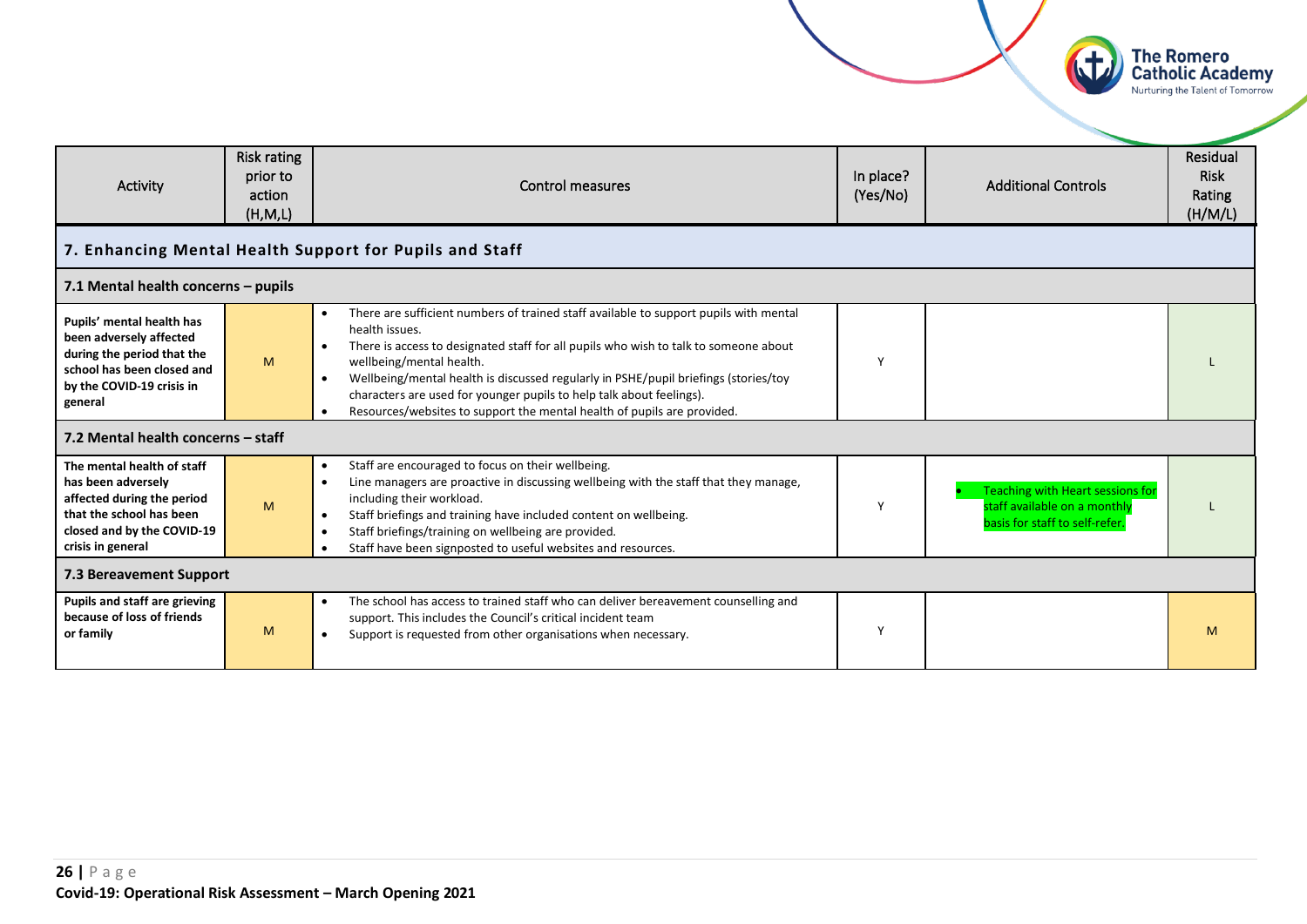<span id="page-26-0"></span>

**The Romero Catholic Academy**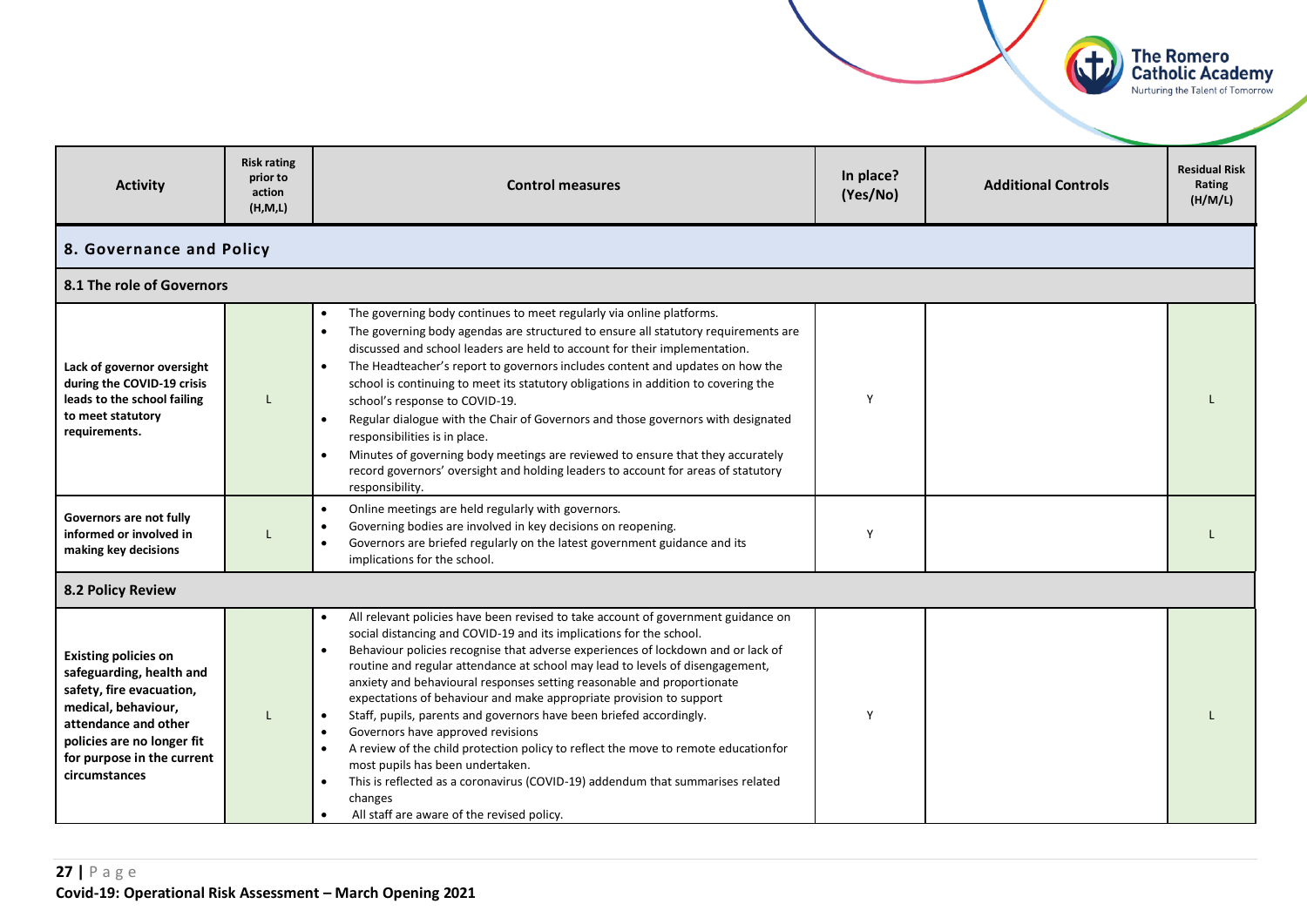

**The Romero<br>Catholic Academy** Nurturing the Talent of Tomorrow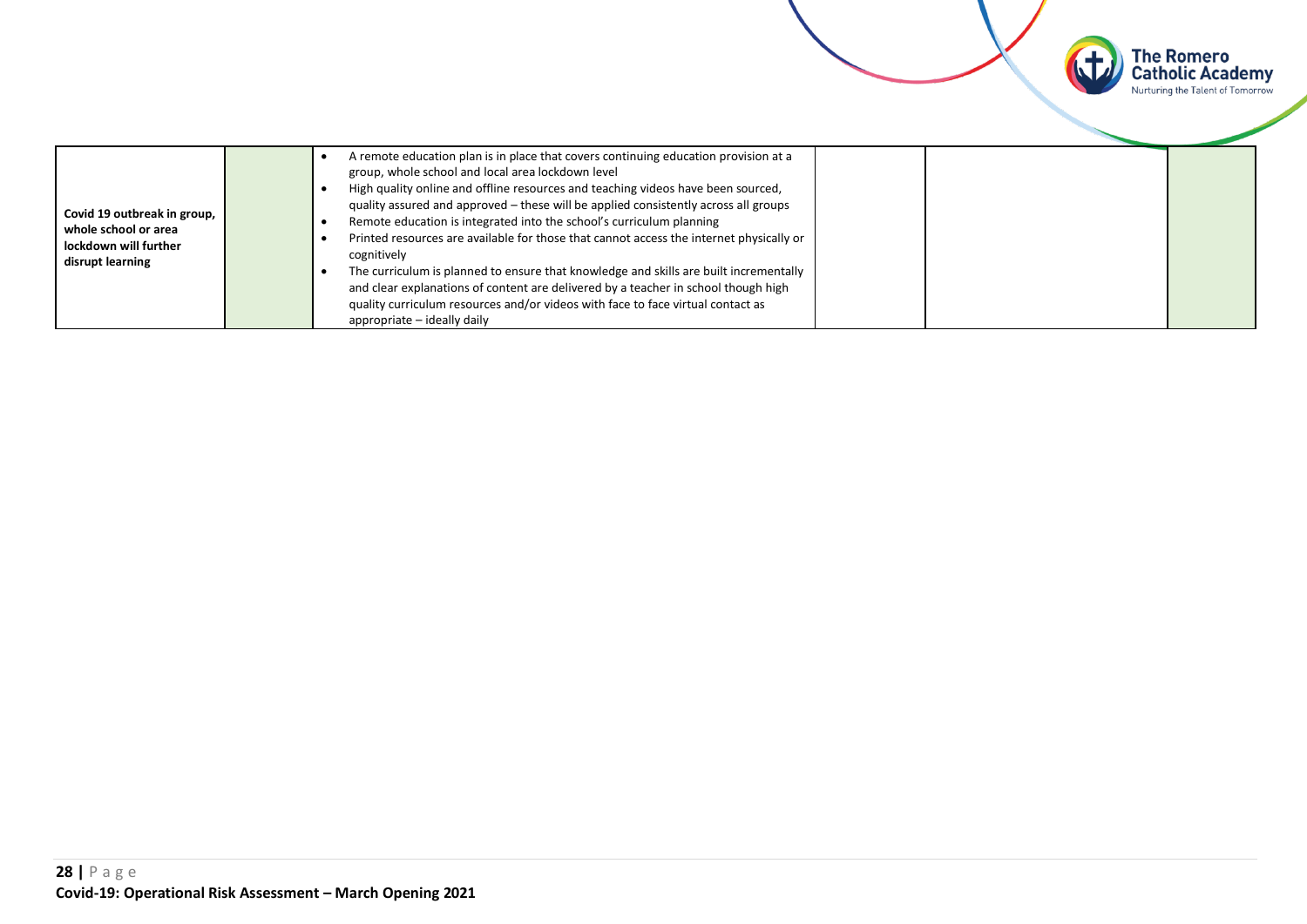

<span id="page-28-0"></span>

| <b>Activity</b>                                                                                                                 | <b>Risk rating</b><br>prior to<br>action<br>(H, M, L)                                                            | <b>Control measures</b>                                                                                                                                                                                                                                                                                                                                                                                                                                                                                                                                                                                                                                                                                                                                                                                                                                                                                                                                                                                                                                                                                                                                                                                                                                                     | In place?<br>(Yes/No) | <b>Additional Controls</b> | Residual<br><b>Risk</b><br>Rating<br>(H/M/L) |
|---------------------------------------------------------------------------------------------------------------------------------|------------------------------------------------------------------------------------------------------------------|-----------------------------------------------------------------------------------------------------------------------------------------------------------------------------------------------------------------------------------------------------------------------------------------------------------------------------------------------------------------------------------------------------------------------------------------------------------------------------------------------------------------------------------------------------------------------------------------------------------------------------------------------------------------------------------------------------------------------------------------------------------------------------------------------------------------------------------------------------------------------------------------------------------------------------------------------------------------------------------------------------------------------------------------------------------------------------------------------------------------------------------------------------------------------------------------------------------------------------------------------------------------------------|-----------------------|----------------------------|----------------------------------------------|
| 9. Other operational issues                                                                                                     |                                                                                                                  |                                                                                                                                                                                                                                                                                                                                                                                                                                                                                                                                                                                                                                                                                                                                                                                                                                                                                                                                                                                                                                                                                                                                                                                                                                                                             |                       |                            |                                              |
| 9.1 Review of fire procedures                                                                                                   |                                                                                                                  |                                                                                                                                                                                                                                                                                                                                                                                                                                                                                                                                                                                                                                                                                                                                                                                                                                                                                                                                                                                                                                                                                                                                                                                                                                                                             |                       |                            |                                              |
| Fire procedures are not<br>appropriate to cover new<br>arrangements                                                             |                                                                                                                  | Fire procedures have been reviewed and revised where required, due to:<br>$\bullet$<br>Social distancing rules during evacuation and at muster points<br>$\circ$<br>Possible need for additional muster point(s) to enable social distancing where<br>$\Omega$<br>possible<br>Staff and pupils have been briefed on any new evacuation procedures.<br>٠<br>Incident controller and fire marshals have been trained and briefed appropriately.<br>$\bullet$                                                                                                                                                                                                                                                                                                                                                                                                                                                                                                                                                                                                                                                                                                                                                                                                                  | Υ                     |                            |                                              |
| Fire evacuation drills -<br>unable to apply social<br>distancing effectively                                                    | Plans for fire evacuation drills are in place which are in line with social distancing<br>$\bullet$<br>measures. |                                                                                                                                                                                                                                                                                                                                                                                                                                                                                                                                                                                                                                                                                                                                                                                                                                                                                                                                                                                                                                                                                                                                                                                                                                                                             | Y                     |                            |                                              |
| Fire marshals absent due to<br>self-isolation                                                                                   |                                                                                                                  | An additional staff rota is in place for fire marshals to cover any absences and staff have<br>$\bullet$<br>been briefed accordingly.                                                                                                                                                                                                                                                                                                                                                                                                                                                                                                                                                                                                                                                                                                                                                                                                                                                                                                                                                                                                                                                                                                                                       | Y                     |                            |                                              |
| 9.2 Contractors working on school site                                                                                          |                                                                                                                  |                                                                                                                                                                                                                                                                                                                                                                                                                                                                                                                                                                                                                                                                                                                                                                                                                                                                                                                                                                                                                                                                                                                                                                                                                                                                             |                       |                            |                                              |
| <b>Contractors on-site whilst</b><br>school is in operation may<br>pose a risk to social<br>distancing and infection<br>control |                                                                                                                  | Ongoing works and scheduled inspections for schools (e.g. estates related) have been<br>$\bullet$<br>designated as essential work by the government and so are set to continue. These will be<br>organised outside of school hours wherever reasonably practicable<br>An assessment has been carried out to see if any additional control measures are<br>required to keep staff, pupils, and contractors safe.<br>Assurances have been sought from the contractors that all staff attending the setting will<br>$\bullet$<br>be in good health (symptom-free) and that contractors have procedures in place to<br>ensure effective social distancing is always maintained.<br>Alternative arrangements have been considered such as using a different entrance for<br>$\bullet$<br>contractors and organising classes so that contractors and staff/pupils are kept apart.<br>Social distancing is being maintained throughout any such works and where this is not<br>$\bullet$<br>possible arrangements are reviewed.<br>In addition to arrangements for COVID-19, normal contractor procedures are being<br>$\bullet$<br>applied and have been updated in light of COVID-19 (including contractor risk<br>assessments and method statements, and contractor induction). | Υ                     |                            |                                              |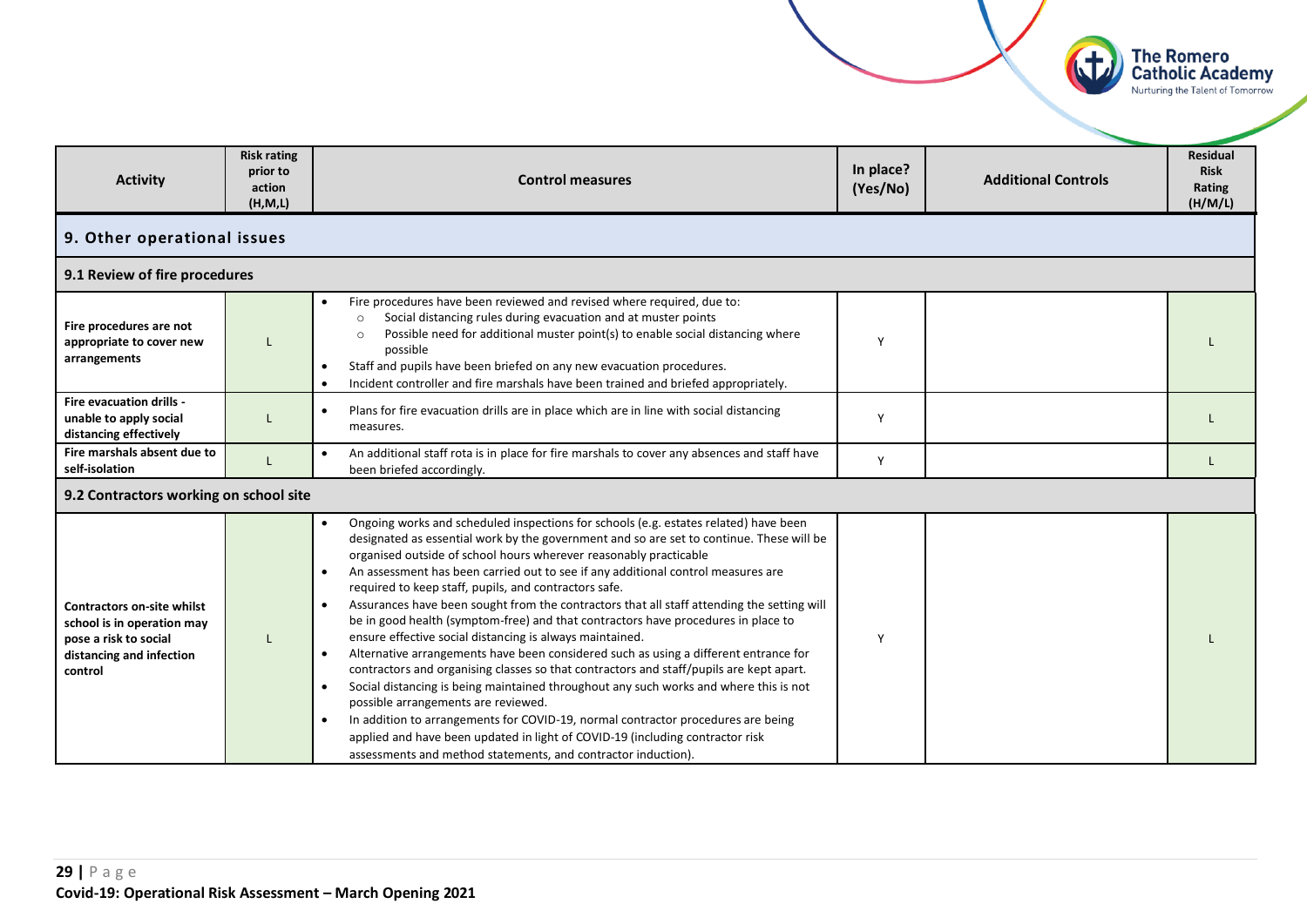

#### <span id="page-29-0"></span>**10. Additional site-specific issues and risks Schools to add any site-specific issues/arrangements here and ensure mitigation strategies are in place to address them Activity Risk rating prior to action (H,M,L) Control measures In place?**<br> **In place?**<br>
(Yes/No) **Additional Controls Residual Risk Rating (H/M/L) Children who routinely attend more than one setting (e.g. dual registered, KEYS intervention programme or alternative provision)** H • The school, working with the setting will ensure that all risk are addressed collaboratively to jointly The school, working with the setting will ensure that all risk are addressed collaboratively to Jointly with the setting with the setting will ensure that all risk are addressed collaboratively to Jointly with the setting **The movement of staff through the Executive Leadership of St Patrick's, St John Fisher and St Dunstan's compromises community bubbles** M • Dee Williams (St John Fisher), Executive Principal will be working across two sites; The Executive Principal has oversight of both schools so that standards in adhering to DfE Guidance is consistent in both communities. Executive Principal to continue to quality assure both sites are consistent in Risk assessment review • Principal, Mr McLoughlin and Mrs Williams to ensure that all involved schools are following Risk Assessment in place and reporting mechanisms in place to both Academy Committees  $\bullet$  Teams meetings for catch ups will be encouraged in between the necessary site visits Y M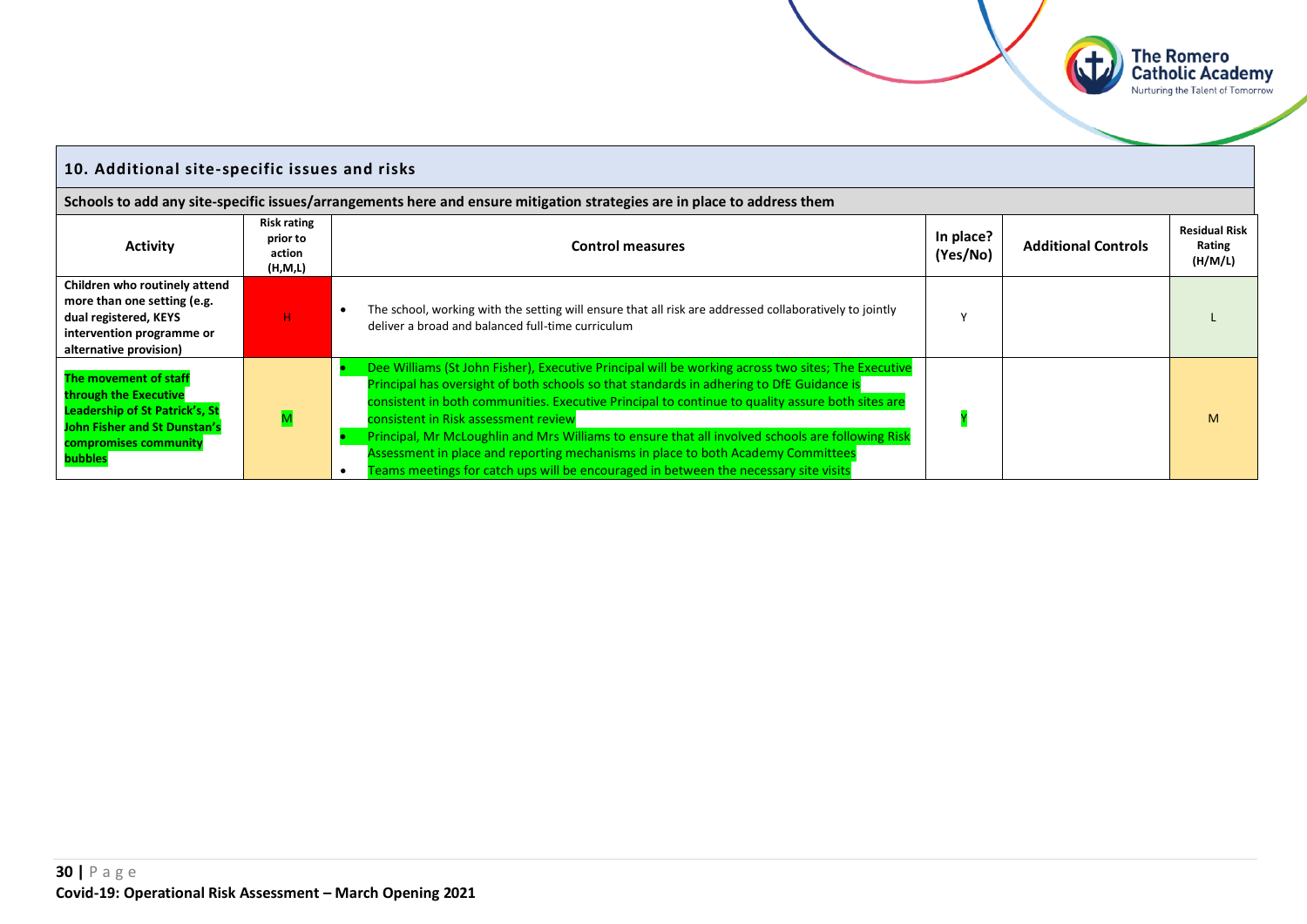#### **Useful Contacts**

*Principals are responsible for their respective school including Premises, Risk assessments and implementing safety measures (Water systems etc)*

**The Romero<br>Catholic Academy**<br>Nurturing the Talent of Tomorrow

|                | <b>Entity</b>                                                 | <b>Name</b>            | Role                                   | <b>Email</b>                |
|----------------|---------------------------------------------------------------|------------------------|----------------------------------------|-----------------------------|
|                | <b>Cardinal Wiseman</b>                                       | <b>Matt Everett</b>    | Principal                              | meverett@cwcscoventry.co.uk |
|                | <b>Corpus Christi</b>                                         | Kevin Shakespeare      | Principal                              | k.shakespeare@romeromac.com |
|                | <b>Good Shepherd</b>                                          | Andy McConville        | Principal                              | a.mcconville@romeromac.com  |
|                | <b>Sacred Heart</b>                                           | Paul Madia             | Principal                              | p.madia@romeromac.com       |
|                | <b>SS Peter and Paul</b>                                      | Lorraine Stanton       | Principal                              | I.stanton@romeromac.com     |
|                | <b>St Gregory</b>                                             | <b>Megan Scullion</b>  | Principal                              | m.scullion@romeromac.com    |
|                | <b>St John Fisher</b>                                         | Dee Williams           | Principal                              | d.williams@romeromac.com    |
|                | <b>St Patrick</b>                                             | Mark McLoughlin        | Principal                              | m.mcloughlin@romeromac.com  |
|                |                                                               |                        |                                        |                             |
| 1              | <b>MAC Covid-19 Strategy</b>                                  | Helen Quinn            | Catholic Senior Executive Leader       | h.quinn@romermac.com        |
| $\overline{2}$ | <b>MAC Personal Protective Equipment (PPE) responsibility</b> | Nigel Bellamy          | <b>Facilities Manager</b>              | n.bellamy@romeromac.com     |
| 3              | <b>MAC Safeguarding Management</b>                            | Andrea Sherratt        | St Patrick's Principal<br>Safeguarding | a.sherratt@romeromac.com    |
| 4              | <b>MAC Premises Management</b>                                | Patrick Taggart        | <b>Academy Business Director</b>       | p.taggart@romeromac.com     |
| 5              | <b>Board of Directors</b>                                     | <b>Brendan Fawcett</b> | Chair of Board                         | b.fawcett@romeromac.com     |